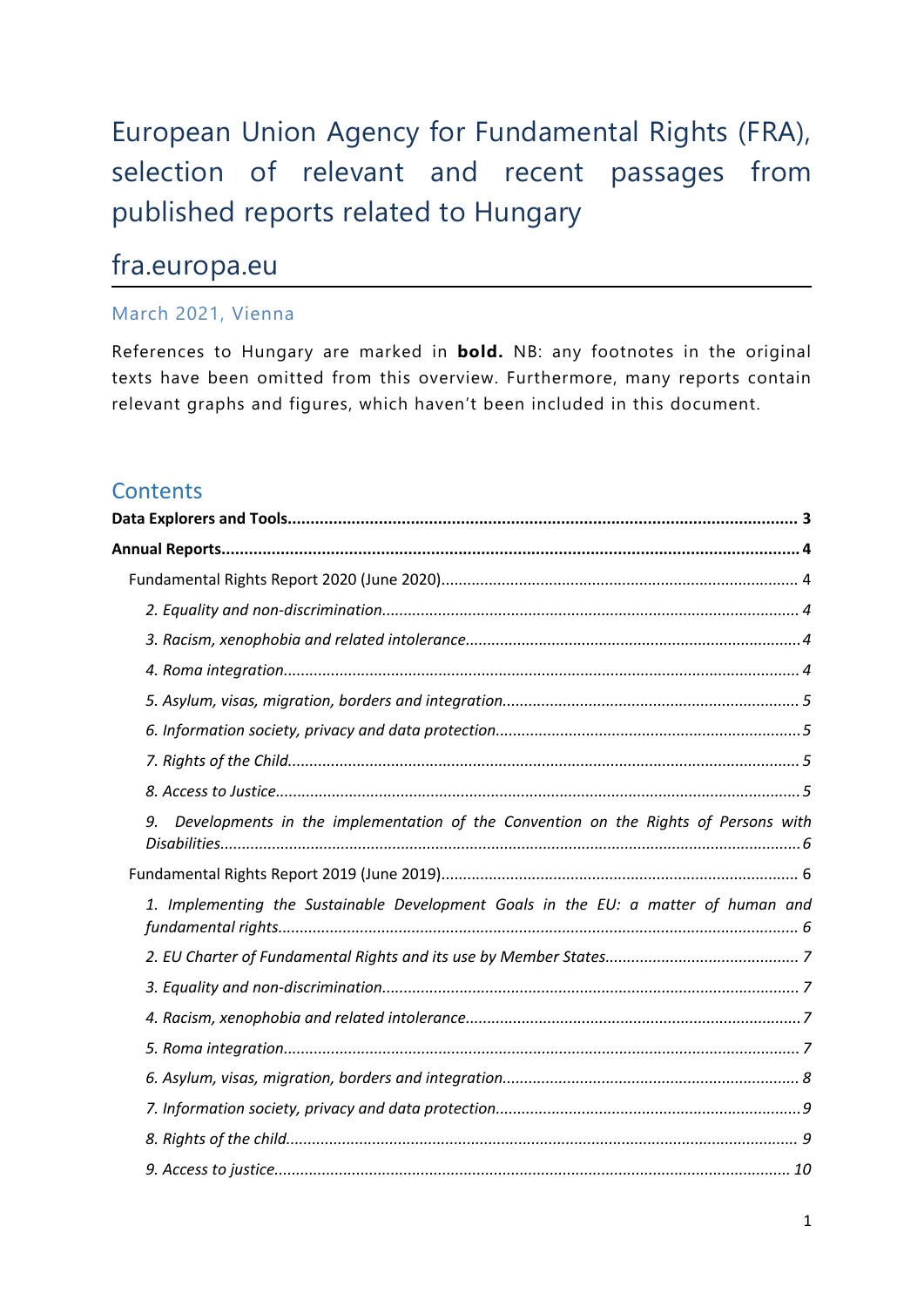| 10. Developments in the implementation of the Convention on the Rights of Persons with           |
|--------------------------------------------------------------------------------------------------|
|                                                                                                  |
| Crime, safety and victims' rights - Fundamental Rights Survey (February 2021) 11                 |
| Antisemitism: Overview of anti-Semitic incidents recorded in the European union 2009-2019        |
| Strong and effective National Human Rights Institutions - challenges, promising practices and    |
| What do fundamental rights mean for people in the EU? Fundamental Rights Survey (June 2020)      |
|                                                                                                  |
| Criminal detention conditions in the European Union: rules and reality (December 2019) 15        |
| Second European Union Minorities and Discrimination Survey - Migrant women - selected findings   |
| Protecting migrant workers from exploitation in the EU: workers' perspectives (June 2019)16      |
|                                                                                                  |
| Experiences and perceptions of antisemitism – Second survey on discrimination and hate crime     |
|                                                                                                  |
| Hate crime recording and data collection practice across the EU (June 2018) 18                   |
| Under watchful eyes: biometrics, EU IT systems and fundamental rights (March 2018)18             |
|                                                                                                  |
| Challenges facing civil society organisations working on human rights in the EU (January 2018)21 |
| Second European Union Minorities and Discrimination Survey - Main results (December 2017) 23     |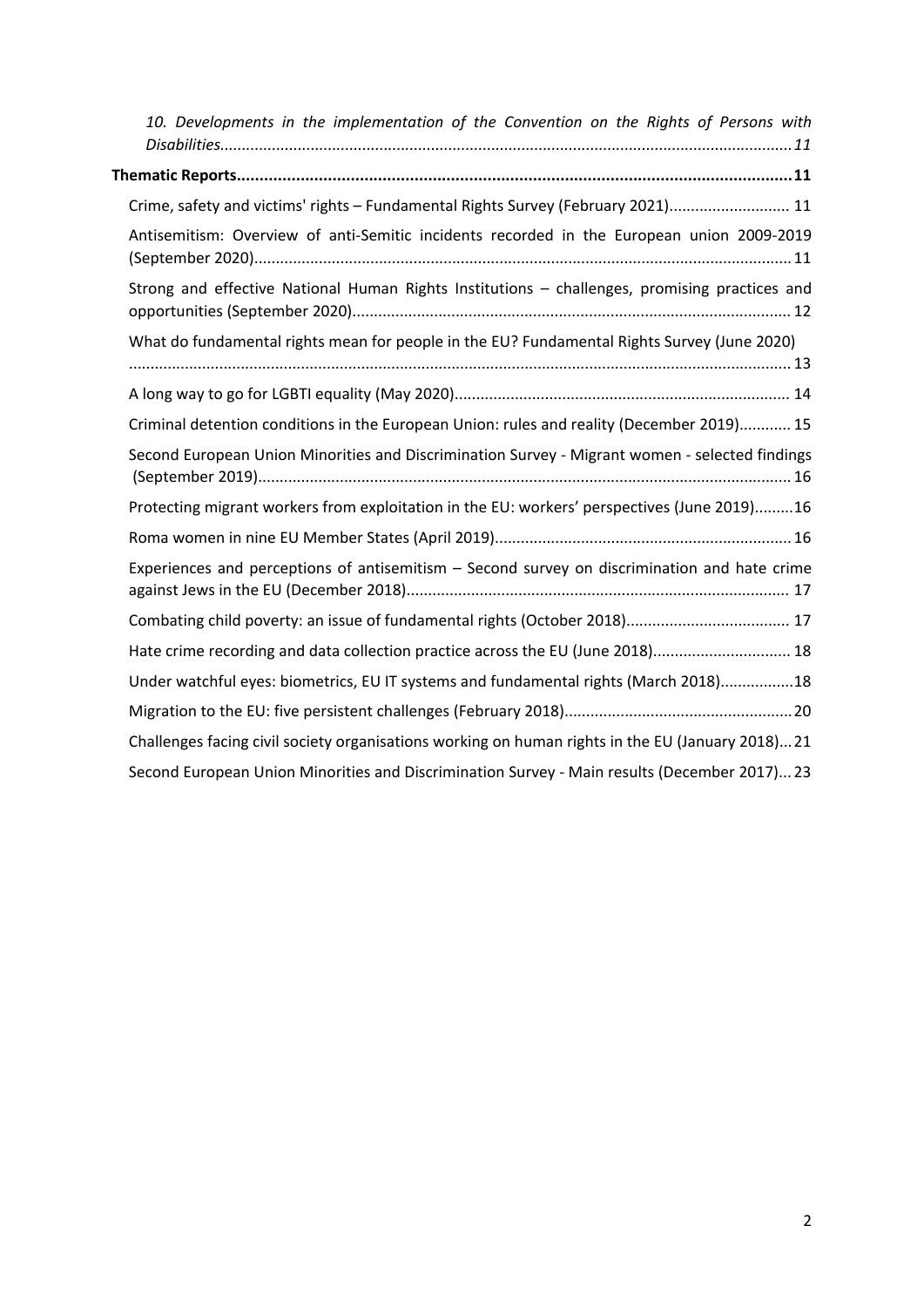## <span id="page-2-0"></span>Data Explorers and Tools

In addition to the relevant passages from recent FRA publications that are presented in this submission, valuable information can be found in the **data explorers** on FRA'<sup>s</sup> website (available at <https://fra.europa.eu/en/publications-and-resources/data-and-maps>), which allows the comparison of results from some of FRA'<sup>s</sup> research for all EU Member States, including **Hungary**.

- e [Fundamental](https://fra.europa.eu/en/data-and-maps/2021/frs) Rights Survey (last updated December 2020)
- Forced return [monitoring](https://fra.europa.eu/en/publications-and-resources/data-and-maps/return) systems State of play in EU Member States (last updated July 2020)
- EU LGBTI Survey data [explorer](https://fra.europa.eu/en/data-and-maps/2020/lgbti-survey-data-explorer) (last updated May 2020)
- Minimum age [requirements](https://fra.europa.eu/en/publications-and-resources/data-and-maps/minag) related to rights of the child in the EU (last updated October 2018)
- $\bullet$  Second European Union Minorities and [Discrimination](https://fra.europa.eu/en/publications-and-resources/data-and-maps/survey-data-explorer-second-eu-minorities-discrimination-survey) Survey (EU MIDIS II) data explorer (last updated December 2017)
- c Mapping child [protection](http://fra.europa.eu/en/publications-and-resources/data-and-maps/comparative-data/child-protection) systems in the EU (last updated August 2015)
- $\bullet$  Indicators on the right to political [participation](http://fra.europa.eu/en/publications-and-resources/data-and-maps/comparative-data/political-participation) of people with disabilities (last updated April 2015)
- e [Mapping](http://fra.europa.eu/en/publications-and-resources/data-and-maps/comparative-data/victims-support-services) victims' rights and support in the EU (last updated April 2014)
- Violence against women survey data [explorer](http://fra.europa.eu/en/publications-and-resources/data-and-maps/survey-data-explorer-violence-against-women-survey) (last updated March 2014)

In addition to the data explorers, the FRA website also offers the **European Union [Fundamental](https://fra.europa.eu/en/databases/efris/) Rights [Information](https://fra.europa.eu/en/databases/efris/) System (EFRIS)**. EFRIS is <sup>a</sup> Human Rights Gateway, bringing together data and information from existing human rights databases, and enables viewing and analysis of relevant assessments of fundamental rights in the EU.

Finally, the FRA website also includes the following **databases**:

- The Criminal Detention Database [2015-2019](https://fra.europa.eu/en/databases/criminal-detention/criminal-detention/home), which combines in one place information on detention conditions in all EU Member States;
- c [Anti-Muslim](https://fra.europa.eu/en/databases/anti-muslim-hatred/) hatred Database 2012-2019, which provides information on significant international, European and national case law and rulings, UN human rights body decisions, reports, findings by human rights and equality bodies and organisations relating to hate crime, hate speech and discrimination against Muslims, as well as relevant research, reports, studies, data and statistics on these issues.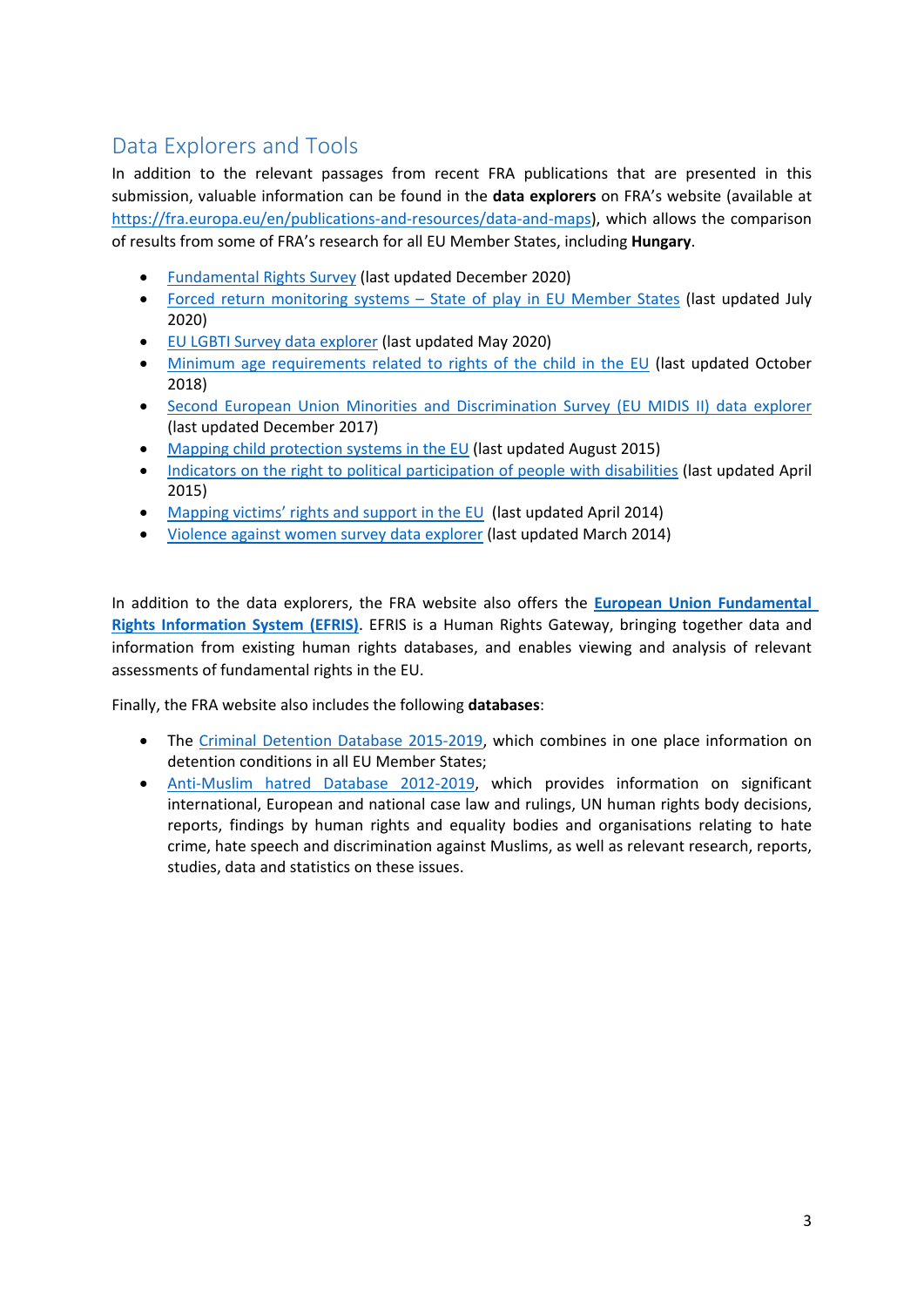## <span id="page-3-0"></span>Annual Reports

Fundamental Rights Report 2020 (June 2020) <https://fra.europa.eu/en/publication/2020/fundamental-rights-report-2020>

#### 2. Equality and non-discrimination

"Promising Practice: The **Hungarian** National Equal Treatment Desk Officers' Network launched an awareness-raising campaign to mark its 10th anniversary. It aims to popularise the network and encourage victims to report discrimination and rely on legal procedures. It includes public displays on bikes, trains, local media, 12,000 billboards and social media, as well as <sup>a</sup> presence at festivals and local events." (p. 40)

#### 3. Racism, xenophobia and related intolerance

"By November 2019, 14 States had adopted or endorsed the [non-legally binding working definition of antisemitism adopted by the International Holocaust Remembrance Alliance]: Austria, Belgium, Bulgaria, Czechia, France, Germany, Greece, **Hungary**, Lithuania, the Netherlands, Romania, Slovakia, Sweden and the United Kingdom." (p. 62)

"In 2019, Estonia, **Hungary** and Spain published instructions and guidelines for criminal justice personnel for identifying, recording, investigating and prosecuting hate crimes. (p. 64)

"Promising practice: In 2019, several EU projects funded by the Rights, Equality and Citizenship Programme 2014-2020 developed multilingual tools and guidance for policymakers at national, regional and local level to address hate crime. These include:

- <sup>o</sup> […]
- - Facing All The Facts, with partners in Greece, **Hungary**, Ireland, Italy, Spain and the United Kingdom
	- $\circ$  European report Connecting on hate crime: Recording and data collection Emerging themes
	- <sup>o</sup> national reports
	- <sup>o</sup> bias indicator courses" (p. 69)

"As part of its close monitoring of the implementation of the Racial Equality Directive, the European Commission continued with infringement proceedings concerning discrimination against Roma children in education, which have been ongoing in Czechia, **Hungary** and Slovakia." (p. 71)

"CERD raised its concerns about the persistence of segregation in education that Roma children face in Hungary. (p. 71)

#### 4. Roma integration

"The European Commission continued infringement proceedings concerning discrimination against Roma children in education in Czechia, **Hungary** and Slovakia in 2019." (p. 86)

"**Hungary** took <sup>a</sup> range of anti-segregation measures in 2019. These include establishing working groups in school districts to provide advice in educational matters. The Federation of National Self-Governments can also delegate one member to this working group." (p. 87)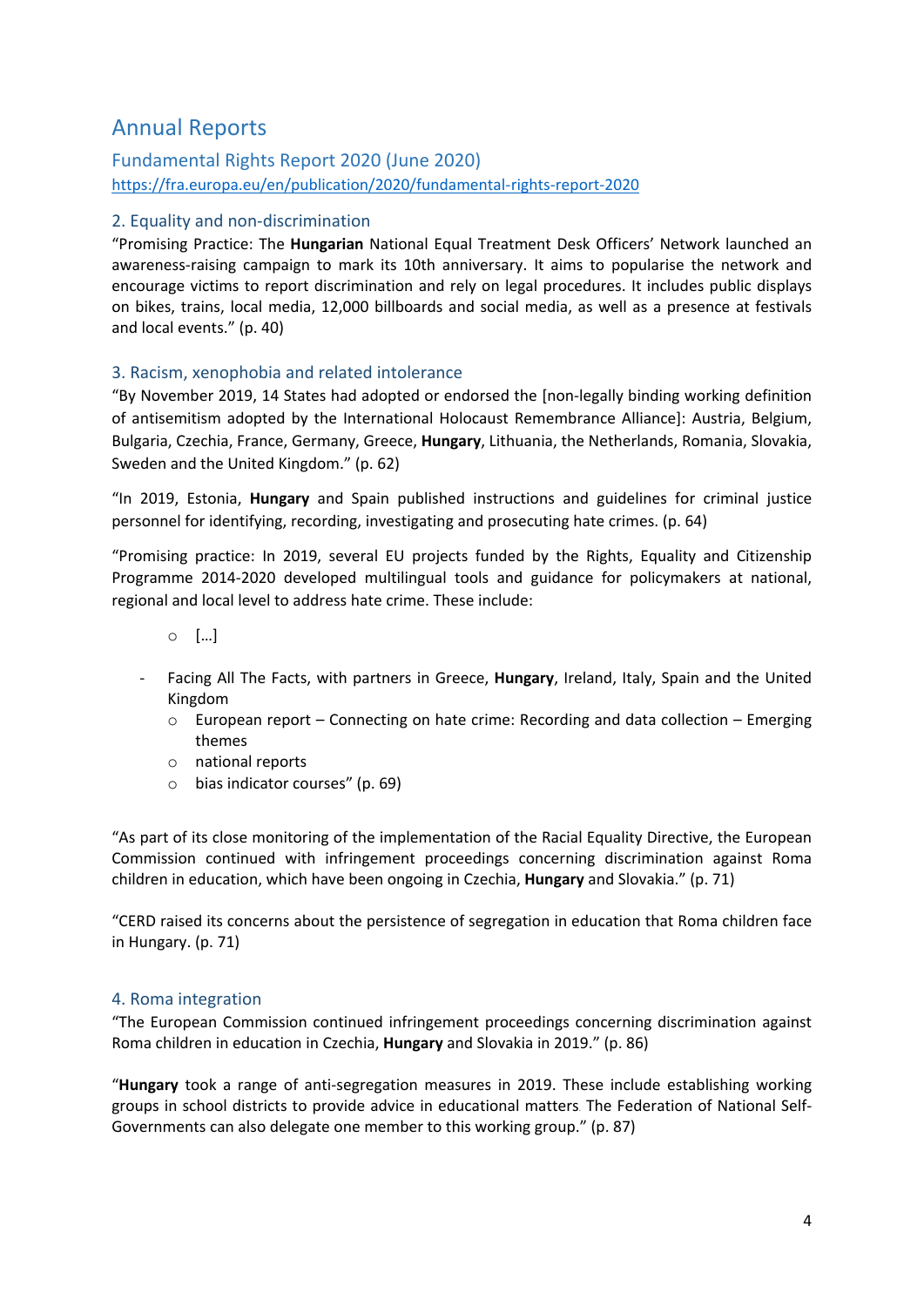<span id="page-4-0"></span>"In **Hungary,** action on healthcare for Roma is part of <sup>a</sup> broad long-term social support programme for the 300 most disadvantaged settlements with <sup>a</sup> total combined population of 270,000, most of them of Roma origin. The 'Presence programme' complements the work of existing public services. The Interior Ministry'<sup>s</sup> main partners are civil society and religious organisations, coordinated by the Commissioner of the Prime Minister. The programme started in the first 31 settlements in 2019." (p. 93)

"In Bulgaria, Croatia, **Hungary**, Serbia and Slovenia Roma benefit from large-scale horizontal programmes by national employment agencies and other public entities for training, career orientation, developing job seeking skills, etc." (p. 94)

#### 5. Asylum, visas, migration, borders and integration

"**Hungarian** law continues to apply special rules to address mass migration, which require all asylum applicants to be escorted to the Serbian side of the border fence. The ECtHR found that there was an insufficient basis for the Government'<sup>s</sup> decision to establish <sup>a</sup> general presumption concerning Serbia as <sup>a</sup> safe third country and that **Hungary** failed to discharge its procedural obligation under Article 3 of the Convention to assess the risks of treatment contrary to that provision, before removing two asylum applicants to Serbia." (p. 118)

#### 6. Information society, privacy and data protection

"Data protection supervisory authorities (SAs) spent considerable resources in 2019 on training data protection professionals. […] In addition to providing training and information material, some SAs developed IT tools to help data controllers meet their obligations, as in **Hungary** and Portugal." (p. 144)

#### 7. Rights of the Child

"Encouragingly, in Bulgaria and **Hungary**, the [at risk of poverty or social exclusion (AROPE)] rates for children dropped substantially in 2018, decreasing by around 8 percentage points." (p. 166)

"The European Semester paid more attention to issues related to child poverty in 2019 than in previous years. Specific references to child poverty appeared in the recitals to the country-specific recommendations (CSRs) to seven Member States. […] However, no CSR targeted child poverty as such, although general CSRs on poverty, income support or improvements of the social safety net also affect child poverty. Such CSRs on more general issues that potentially have an impact on child poverty were addressed to Bulgaria, Croatia, Estonia, **Hungary**, Latvia, Lithuania, Portugal, Romania and Spain." (p. 169)

"Member States continued to incorporate the **Audiovisual Media Services Directive** into national law during 2019. **Hungary** has already done so. Its amended legislation entered into force on 1 August 2019. It establishes detailed rules on the protection of children, including new powers for the media authority to enforce the use of age verification tools or similar technical measures." (p. 173)

#### 8. Access to Justice

"The European Commission urged nine Member States (Czechia, Estonia, Germany, **Hungary**, Italy, Malta, Poland, Portugal and Sweden) to finish incorporating the Victims' Rights Directive into national law. It sent them letters of formal notice on 25 July 2019." (p. 188)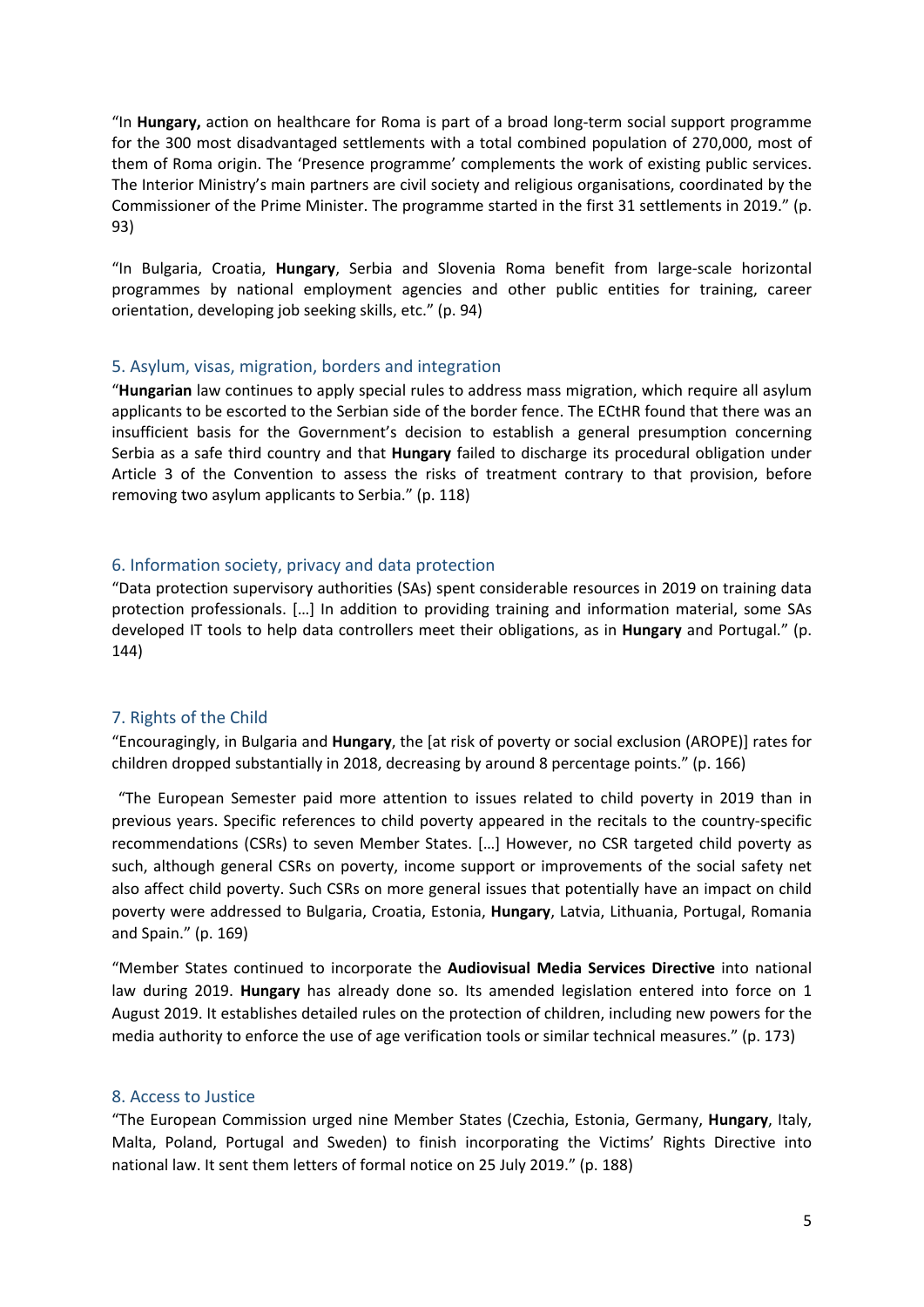<span id="page-5-0"></span>"**Hungary** lacks the infrastructure to provide support to victims of domestic and partner violence, argues the VICATIS report, published in 2019. According to the report, "in reality there is practically no efficiently operating victim support service where the victims [of domestic violence] could turn to. For most victims [of domestic violence], there is no safe place in the system providing care"." (p. 192)

"The ratification process of the [Istanbul Convention] also stalled in Bulgaria, Czechia, **Hungary**, Latvia and Lithuania." (p.195)

"Nevertheless, challenges to the independence of judiciaries continued to pose concerns in Poland, **Hungary** and Malta in 2019." (p. 196)

"In 2019, the Council held two hearings on the situation in **Hungary**. These covered, among others, the issue of judicial independence, in follow up to the European Parliament'<sup>s</sup> reasoned proposal from 2018, in accordance with Article 7 (1) of the TEU (see FRA'<sup>s</sup> *Fundamental Rights Report 2019* for more details on the reasoned proposal)." (p. 198)

In August 2019, GRECO published its report on preventing corruption of members of parliament, judges and prosecutors in **Hungary**. It concluded, among others, that the country failed to implement its recommendations related to the independence of the judiciary, namely the powers of the President of the National Judicial Office both to intervene in the process of appointing and promoting candidates for judicial positions and to re-assign ordinary judges without their consent as well as the immunity of ordinary judges and public prosecutors to functional immunity." (p.198)

### 9. Developments in the implementation of the Convention on the Rights of Persons with **Disabilities**

"In 2019, the CRPD Committee continued to review Member States' progress in implementing the Convention on the Rights of Persons with Disabilities. It published concluding observations on Estonia, France and **Hungary**, and <sup>a</sup> list of issues concerning Croatia, while Denmark submitted its state report." (p.216)

### Fundamental Rights Report 2019 (June 2019) <https://fra.europa.eu/en/publication/2019/fundamental-rights-report-2019>

## 1. Implementing the Sustainable Development Goals in the EU: <sup>a</sup> matter of human and fundamental rights

"The Eurostat report highlights the importance of the Justice Scoreboard, through which the EU monitors the efficiency, quality and independence of national justice systems. […] However, the Eurostat report does not reflect developments regarding the rule of law in **Hungary** and Poland, in relation particularly to national legislation and measures affecting the independence of the judiciary, which triggered the European Parliament'<sup>s</sup> and the European Commission'<sup>s</sup> use of the procedures provided in Article 7 of the Treaty of the European Union (TEU). Relevant proceedings are still in progress." (p.19)

"Article 7 of the TEU allows the Council of the European Union to determine that there is <sup>a</sup> clear risk of <sup>a</sup> serious breach by <sup>a</sup> Member State of the values referred to in Article 2. Triggering Article 7 can ultimately even lead to the suspension of the concerned Member States' voting rights within the Council. Such <sup>a</sup> decision requires <sup>a</sup> unanimous finding by the Council of the EU that there has been <sup>a</sup>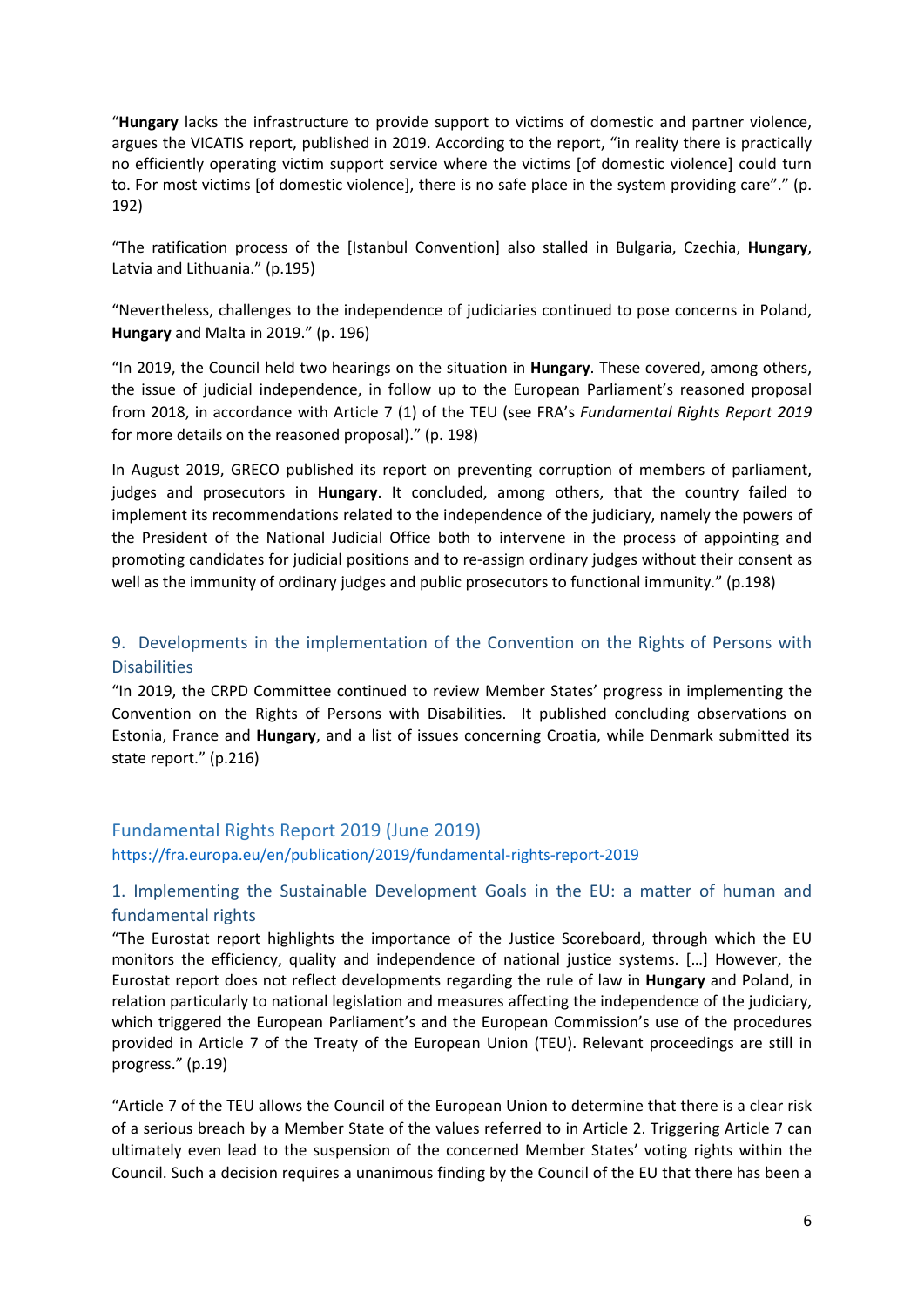<span id="page-6-0"></span>breach of the EU'<sup>s</sup> founding values. Such <sup>a</sup> procedure is currently pending vis-à-vis **Hungary** and Poland." (p. 26)

#### 2. EU Charter of Fundamental Rights and its use by Member States

"A clear increase in requests for preliminary ruling mentioning the Charter can be observed. The increase was especially noticeable in Spain (14 requests), Poland (8 requests), and **Hungary** (7 requests). As in past years, the Charter articles most often referred to in these requests are Article 47 and Article 21 (non-discrimination)." (p. 47)

#### 3. Equality and non-discrimination

"In **Hungary**, an LGBTI group was barred from organising events at <sup>a</sup> public space run by <sup>a</sup> stateowned non-profit firm. Similarly, an LGBTQ umbrella organisation was refused permission by <sup>a</sup> prestigious university and its non-profit partner to hold an event on the university premises. In all cases the Equal Treatment Authority (ETA) found direct discrimination on the grounds of sexual orientation and sexual identity. The ETA'<sup>s</sup> decisions have been upheld in court." (p. 67)

"In **Hungary**, the Regional Court of Appeal affirmed that an American-Hungarian same-sex couple have the right to have their marriage, which was contracted abroad, recognised as <sup>a</sup> registered partnership in **Hungary**. The Hungarian court referred to the ECtHR judgment in *Orlandi*." (p. 69)

#### 4. Racism, xenophobia and related intolerance

"2018 CNN poll among more than 7,000 respondents from the general population in Austria, France, Germany**, Hungary**, Poland, Sweden and the United Kingdom found that one in three adults (28 %) say Jewish people have too much influence in finance and business across the world, compared with other people. The Brussels Institute of the Action and Protection Foundation, <sup>a</sup> Hungarian Jewish cultural organisation, criticised the findings on **Hungary** and the poll'<sup>s</sup> research method" (p. 90)

"Upon request from the Member States, FRA, together with the Organization for Security and Cooperation in Europe (OSCE) Office for Democratic Institutions and Human Rights (ODIHR), offers technical assistance to national authorities to improve their ability to record and collect hate crime data and thus provide better support to victims, through national workshops. Between December 2017 and the end of 2018, such workshops took place in Estonia, **Hungary**, Lithuania, Poland, Portugal and Slovakia, and more are already scheduled for 2019." (p. 94)

"Meanwhile, infringement proceedings concerning discrimination against Roma children in education have been ongoing in Czechia, **Hungary** and Slovakia." (p. 96)

"Training for police officers is an important tool in minimising the risk of unlawful profiling. Several countries – including Finland, **Hungary**, Italy, Portugal, Slovakia and Slovenia - have implemented educational measures and training aimed at raising human rights awareness among law enforcement officials." (p. 99)

#### 5. Roma integration

"Regarding Roma inclusion, since 2012 the European Commission has issued country-specific recommendations for Bulgaria, Czechia, **Hungary**, Romania and Slovakia, which the Council of the EU has endorsed." (p.112)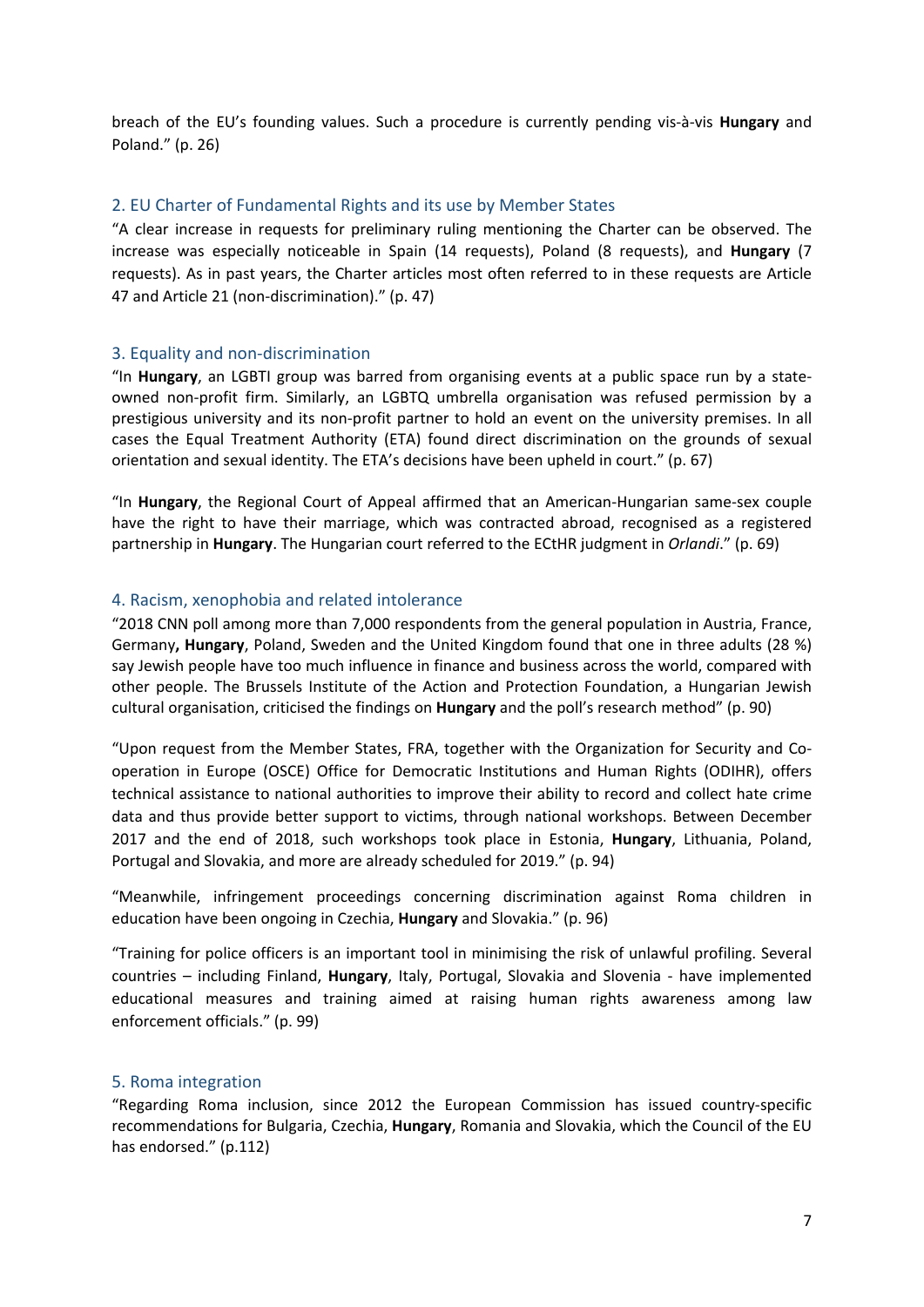<span id="page-7-0"></span>"At EU level, infringement procedures concerning discrimination against Roma children in education have been ongoing in Czechia, **Hungary** and Slovakia." (p.113)

"In **Hungary**, according to the Roma Civil Monitor, the local government in Miskolc continued the forced eviction of Roma. In 2018, the EU pilot case on the forced eviction of Roma in Miskolc was closed by <sup>a</sup> decision of the European Commission on 10 December 2018, based on the Commission'<sup>s</sup> finding that the information given by the Hungarian authorities showed that the situation had been resolved satisfactorily." (p.113)

"Over several years, FRA conducted <sup>a</sup> project on Local Engagement for Roma Inclusion (LERI). […] In several localities where the project focused on community development activities as <sup>a</sup> way to improve inter-community relations, these in effect also worked to counter anti-Gypsyism and discrimination. This was the case, for example, in Aghia Varvara in Greece, Mátraverebély in **Hungary**, and Rakytník and Hrabušice in Slovakia." (p.117)

#### 6. Asylum, visas, migration, borders and integration

"Hungarian law entitles the authorities to escort all migrants in an irregular situation apprehended in **Hungary** to the outer side of the border fence, whereas they are obliged to do so with those who express the intention to apply for asylum." (p. 131)

"Greece, **Hungary**, and recently Italy enacted legislation to enable the authorities to examine asylum applications at the border while asylum applicants are obliged to remain there (either restricted to <sup>a</sup> geographical area as in Greece or confined to the transit zone, as in **Hungary**). […] Such approach could under certain conditions be an effective way to deal with abusive, manifestly unfounded or manifestly well-founded applications. However, the practices in Greece and **Hungary** show that it is very challenging to set up processing centres at land or sea borders that respect the rights protected by the EU Charter of Fundamental Rights." (p. 132)

"In 2018, **Hungary** continued to implement its policy of processing asylum applications in the two transit zones at the border fence with Serbia. Individuals in an irregular situation who are apprehended anywhere inside the country and wish to request international protection are escorted to the outer side of the border fence. From there, they need to seek admission into the transit zone to lodge an application for international protection. The infringement procedure initiated by the European Commission against **Hungary** asserts that several aspects of this approach no not comply with the EU asylum and return *acquis*. These include the failure to provide effective access to asylum procedures and the indefinite detention of asylum applicants in transit zones without respecting the applicable procedural guarantees under EU asylum law. In December 2018, the European Commission referred the case of Hungary to the CJEU." (p.132-133)

"In **Hungary**, <sup>a</sup> legislative package called "Stop Soros", amending the Aliens, Asylum and Police Acts as well as the Criminal Code, introduced various measures mostly affecting NGOs. These include 'border security restraining orders' (határbiztosítási távoltartás), <sup>a</sup> new measure entailing prohibition of entry and stay of individuals subject to certain criminal proceedings in <sup>a</sup> designated area of the country (in the 8-km-wide zone from the border), which also affects civil society representatives; and the criminalisation of "aiding and supporting illegal migration" with custodial arrest or, in aggravated circumstances, imprisonment up to one year for certain conduct, such as providing material support to migrants in an irregular situation; organisations or individuals operating within the 8-km zone near the border; or providing assistance on <sup>a</sup> regular basis. The European Commission initiated infringement procedures against certain provisions of the "Stop Soros" legislation. **Hungary** also enacted <sup>a</sup> "special tax related to migration", primarily affecting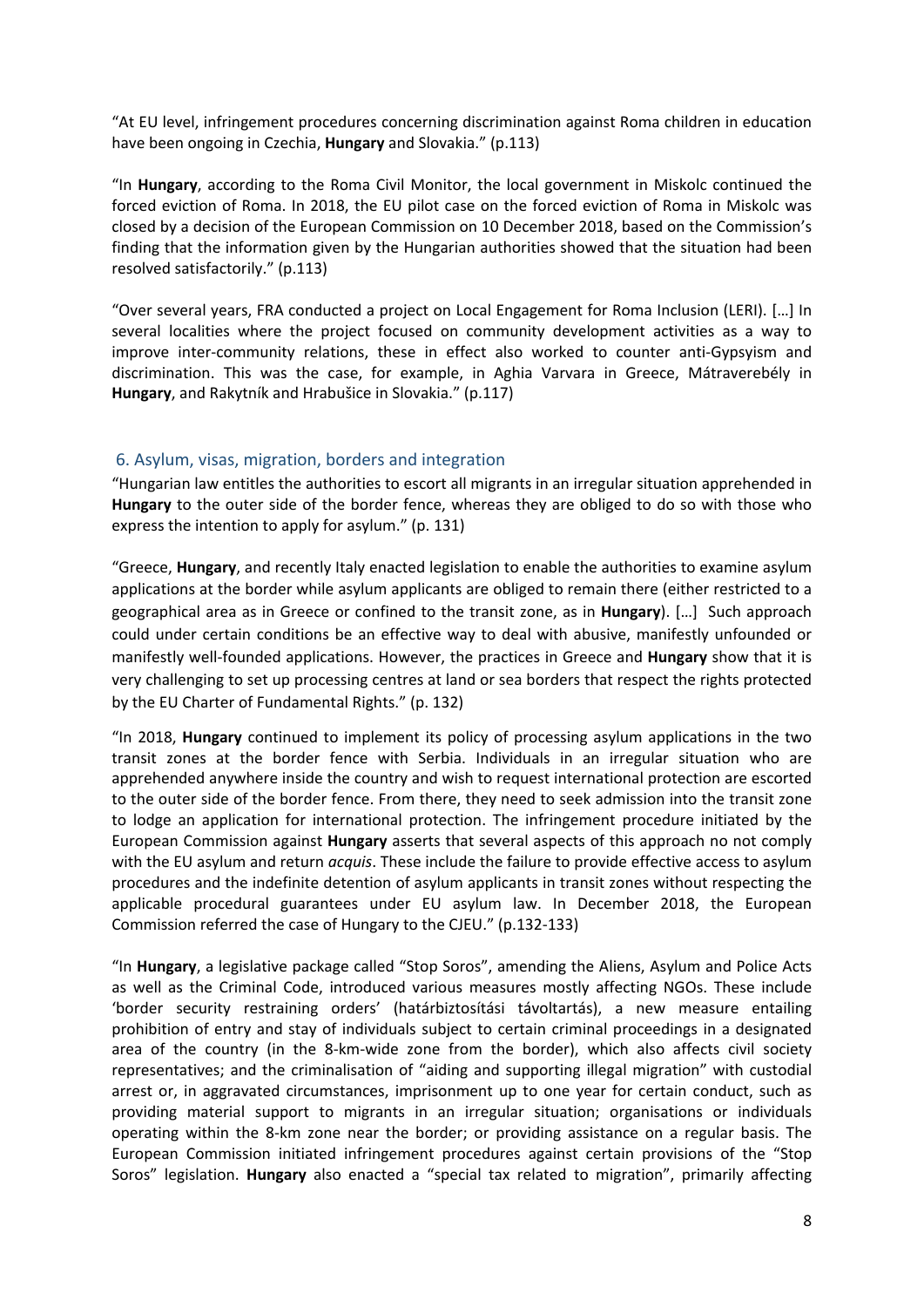<span id="page-8-0"></span>NGOs, which amounts to 25 % of the donations and financial support they receive for their activities, irrespective of the origin of the funds. (p. 134)

#### 7. Information society, privacy and data protection

"But the GDPR goes further, as Article 80 (2) allows Member States to provide in their national legislation that not-for-profit organisations may also lodge complaints independently of <sup>a</sup> data subject'<sup>s</sup> mandate. This is one of the "specification clauses" of the GDPR, meaning that Member States may choose to implement this article or not. A few countries, including Belgium, Germany, **Hungary** and Slovakia, include that possibility in their national legal frameworks incorporating the GDPR, according to FRA'<sup>s</sup> data collection". (p. 155)

On 23 April 2018, the European Commission presented <sup>a</sup> proposal for <sup>a</sup> Directive on the protection of persons reporting on breaches of Union law. At that stage, only 10 EU countries (France, **Hungary,** Ireland, Italy, Lithuania, Malta, the Netherlands, Slovakia, Sweden and the United Kingdom) had comprehensive laws protecting whistleblowers." (p. 155)

#### 8. Rights of the child

"In 2012, 28.1 % of children in the EU-28 were at risk of poverty or social exclusion; the rate dropped to 24.9 % by 2017. There are substantial differences between Member States. The [at risk of poverty or social exclusion (AROPE)] rate in 2017 ranges from around 15 % for children in Czechia, Denmark, Finland and Slovenia to more than 30 % in Spain, Lithuania, **Hungary** and Italy, 36 % in Greece, and almost 42 % in Bulgaria and Romania." (p. 179)

"The majority of the voluntary national review (VNR) reports that EU Member States have submitted since 2016 include such references [linking social sustainability with the fight against poverty, including child poverty]. For example, the reports by Belgium, Cyprus, **Hungary**, Latvia, Lithuania, Malta, Poland, Portugal and Spain contain comprehensive overviews and detailed information on their actions in fighting child poverty." (p. 182)

"In **Hungary**, the authorities continued to assign child protection guardians only to unaccompanied asylum seeking children under the age of 14,who are placed in <sup>a</sup> children'<sup>s</sup> home in Fót, near Budapest. Unaccompanied children seeking asylum over 14 years of age were still placed in the Röszke transit zone under guardianship by an 'ad-hoc guardian' until their asylum claims are decided upon. Such children do not need the guardians' consent if they decide to leave the transit zone through the one-way exit to Serbia." (p. 184)

"In its most recent report on the situation in transit zones in **Hungary**, the European Committee for the Prevention of Torture and Inhuman or Degrading Treatment or Punishment (CPT) recommended putting an end to the accommodation of unaccompanied children – including those aged 14 to 18 – and to transfer all unaccompanied children to an appropriate (semi-) open establishment. If exceptionally children are held with their parents in <sup>a</sup> transit zone, their stay should be for the shortest possible period of time, and every effort should also be made to avoid splitting up the family." (p. 186)

"FRA'<sup>s</sup> past research on child-friendly justice has identified <sup>a</sup> number of challenges in areas that the [Procedural Safeguards] directive covers. For example, Article 18 enshrines the child'<sup>s</sup> right to legal aid. Even though all EU Member States provide for legal aid for child suspects/offenders without an explicit minimum age requirement, in the majority of Member States (17) legal aid is dependent on income requirements. Belgium, Bulgaria, Denmark, Estonia, **Hungary**, Latvia, Lithuania, the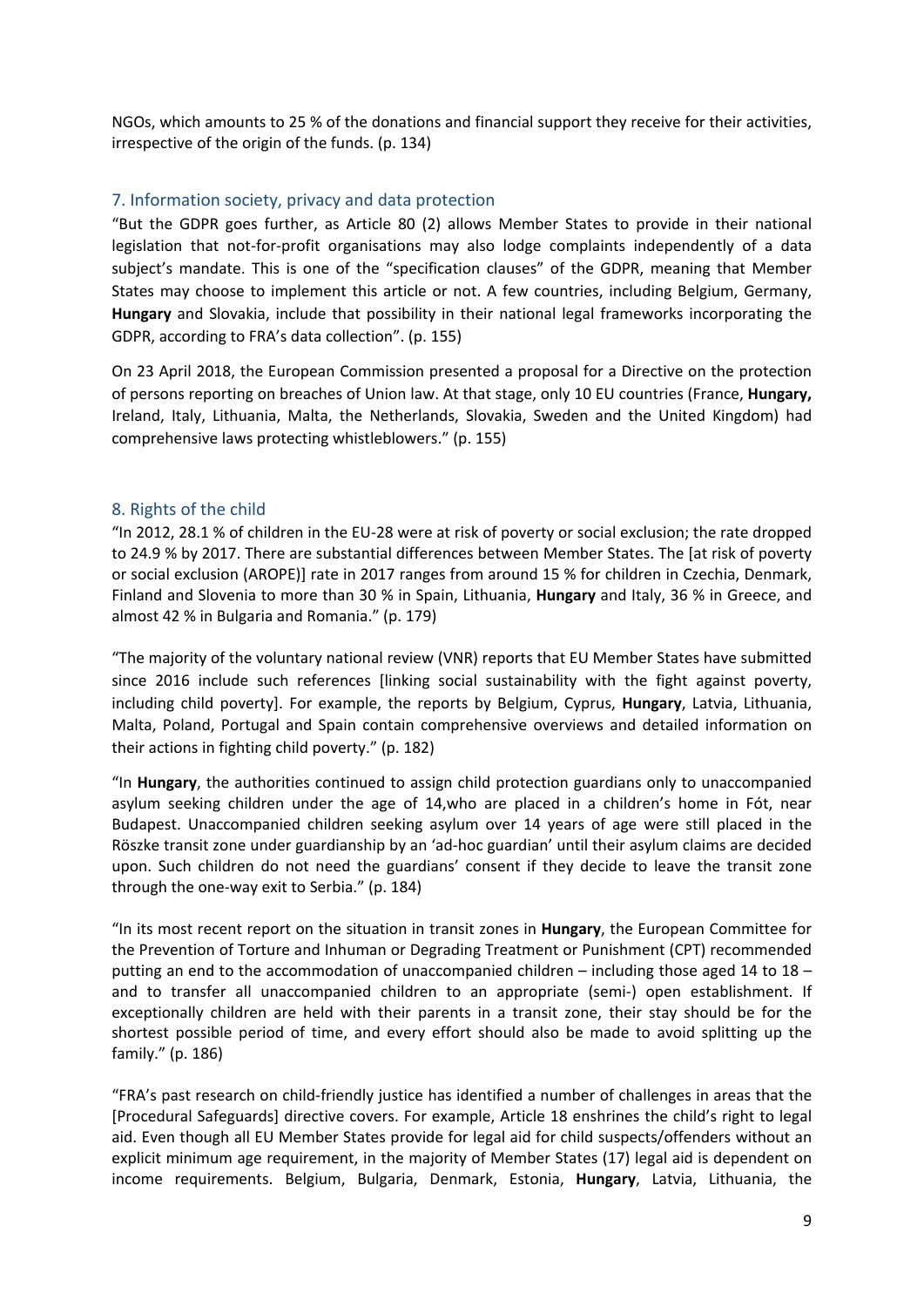<span id="page-9-0"></span>Netherlands, Romania, Sweden and the United Kingdom provide legal aid for children without any income requirements." (p. 187)

"By the end of 2018, only five Member States – Finland, **Hungary**, Latvia, Luxembourg and Slovakia – had taken action to incorporate the Procedural Safeguards Directive into their national legislation. In **Hungary**, <sup>a</sup> new criminal procedural act entered into force on 1 July 2018; it implements most provisions, such as the right to information, the right of the child to have the holder of parental responsibility informed, assistance by <sup>a</sup> lawyer and rules on specific treatment." (p. 187)

"EU Member States also focused on the training of professionals, as Article 20 of the [Procedural Safeguards] directive requires. They particularly provided guidance on the effective defence of child suspects, as in **Hungary** and Romania." (p. 188)

#### 9. Access to justice

"The rule of law situation in the area of justice and judicial independence raised or continued to cause concerns in several other EU Member States in 2018. In particular, the European Parliament took the unprecedented step of calling on the Council to adopt <sup>a</sup> decision under Article 7 (1) of the TEU against **Hungary** and determine the existence of <sup>a</sup> clear risk of <sup>a</sup> serious breach by **Hungary** of the EU'<sup>s</sup> founding values. This was the first time that the European Parliament had taken the initiative of recommending that Article 7 be activated, in view of <sup>a</sup> serious threat to the rule of law, democracy and fundamental rights in <sup>a</sup> Member State. The European Parliament'<sup>s</sup> key concerns relate to several aspects of the rule of law, including the functioning of the constitutional system, the independence of the judiciary, and corruption. In response to the European Parliament'<sup>s</sup> action, **Hungary** lodged an application to initiate proceedings before the CJEU on 17 October 2018, challenging the European Parliament'<sup>s</sup> resolution to trigger the procedure against **Hungary**. In particular, the Hungarian government is challenging the result'<sup>s</sup> validity, claiming that abstentions should have been counted in the vote but were not. The case before the CJEU is still pending." (p.204)

"At the national level, during 2018, legislative measures were adopted or entered into force in almost two thirds of the Member States. They were largely to better implement and reflect the Victims' Rights Directive (2012/29/EU). These Member States are Belgium, Croatia, Czechia, Estonia, Greece, **Hungary**, Ireland, Italy, Lithuania, Malta, the Netherlands, Portugal, Romania, Slovakia, Slovenia, Spain and Sweden." (p. 206)

"**Hungary** also organised special training courses throughout 2018. The Deputy State Secretariat for Judicial Methodology-based Governance published <sup>a</sup> handbook on Victim Support in Practice, which provided <sup>a</sup> separate chapter on victims of trafficking, as <sup>a</sup> special clientele, and <sup>a</sup> detailed guide on how to use the recently launched online-based Identification, Assistance and Support Service for Victims of Trafficking in Human Beings. Subsequently, various training sessions, such as the course on Victim Support in Human Trafficking organised by the Hungarian National Police, were held to promote the use of this online-based service. The Education and Training Centre for Police also provided practical training for members of the police on the procedure to follow when investigating crimes related to partner violence." (pp. 207-208)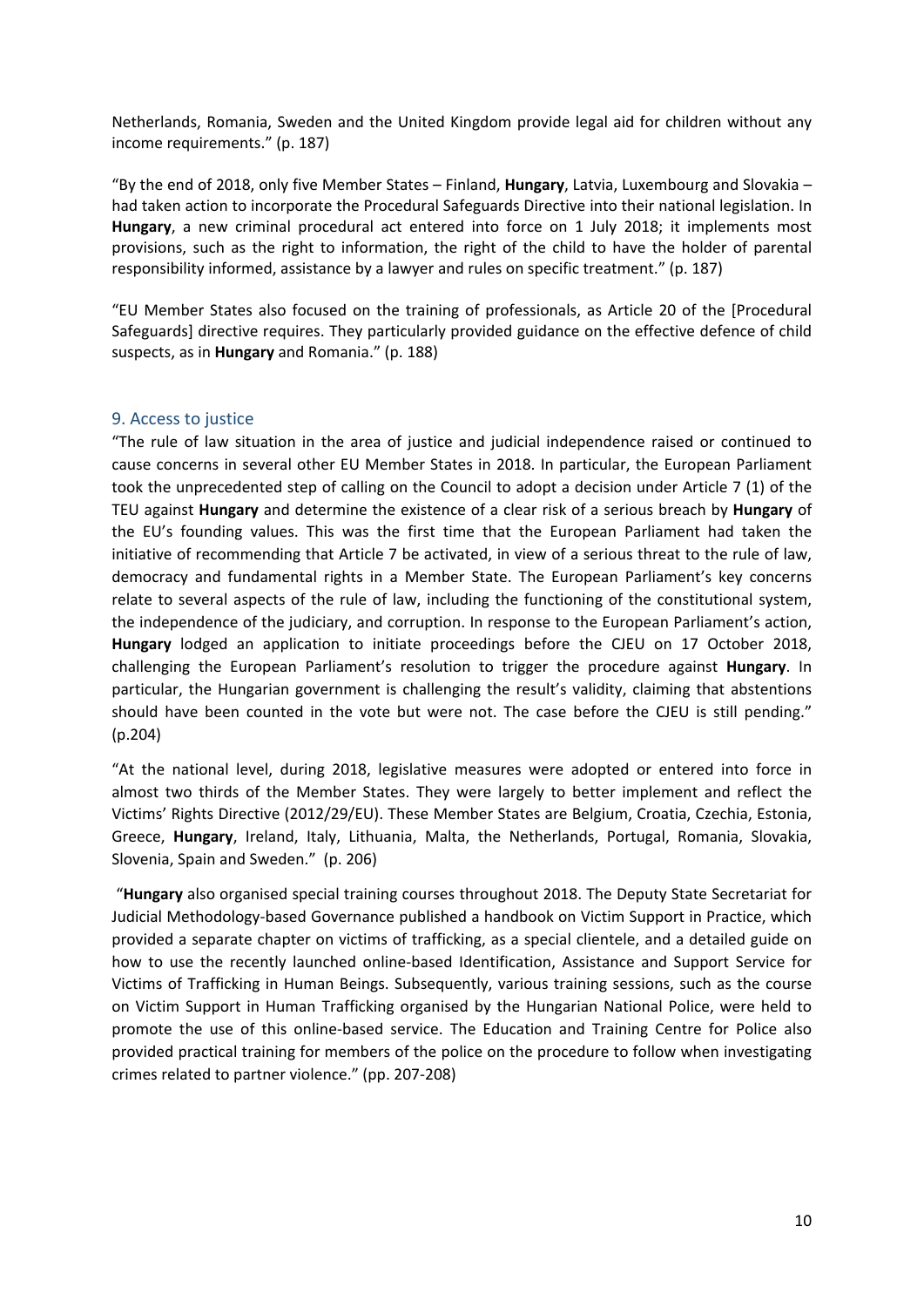## <span id="page-10-0"></span>10. Developments in the implementation of the Convention on the Rights of Persons with **Disabilities**

"On the initiative of the Civil Coalition in **Hungary**, the Thematic Working Group responsible for the Rights of Persons Living with Disabilities of the Human Rights Roundtable held six meetings in 2017 and 2018 on the better implementation of CRPD in five areas: education, social and supporting services, civil and political rights, employment, health care. Following these meetings, the Thematic Working Group adopted <sup>a</sup> package of proposals to promote the rights of persons with disabilities, which was forwarded to the National Disability Council and the Inter-ministerial Committee on Disability Issues. These consultations enabled the proposals of NGOs to be reflected in the new action plan to the National Disability Programme." (p. 232)

## Thematic Reports

Crime, safety and victims' rights – Fundamental Rights Survey (February 2021) <https://fra.europa.eu/en/publication/2021/fundamental-rights-survey-crime>

"The extent of harassment experiences varies greatly between the countries. In the EU, the 12 month rate of harassment ranges from one in 10 in **Hungary** (9 %), Cyprus and Italy (both 11 %), and Malta (12 %); to nearly one in two in France (46 %), Germany and Austria (both 43 %), and the Netherlands (40 %)." (p. 53)

"Spain has the highest percentage (34 %) of people who would be very willing to intervene if they saw <sup>a</sup> woman or <sup>a</sup> man hit their partner, and in several other countries some one in five people would be very willing to intervene, compared with 7 % in **Hungary**, 8 % in the Netherlands and 9 % in Latvia. (p. 94)

"Among EU Member States, Austria, Denmark, Germany and Sweden are among the five Member States with the highest scores for each of the three actions (willingness to intervene, call the police, give evidence in court), indicating high expressed willingness to take action. […] Bulgaria, **Hungary** and Portugal are among the five Member States with the lowest scores for each of the three actions." (p. 95)

"In all countries in the survey, people would be more willing to intervene if they saw <sup>a</sup> man hitting <sup>a</sup> woman than <sup>a</sup> woman hitting <sup>a</sup> man. The difference in results between the two situations ranges from 30 percentage points or more in Greece, Latvia and Lithuania to 10 percentage points or less in Belgium, Cyprus and **Hungary.**" (p. 98)

"The use of avoidance strategies varies between countries. One in four people or more in Czechia, France, Ireland and the United Kingdom avoid certain situations or places often or all the time for fear of assault or harassment (one or more of the three listed situations). In contrast, fewer than one in 10 in Croatia, Cyprus, Finland, **Hungary** and the Netherlands consider it necessary to avoid certain situations or places." (p. 107)

Antisemitism: Overview of anti-Semitic incidents recorded in the European union 2009-2019 (September 2020) <https://fra.europa.eu/en/publication/2020/antisemitism-overview-2009-2019>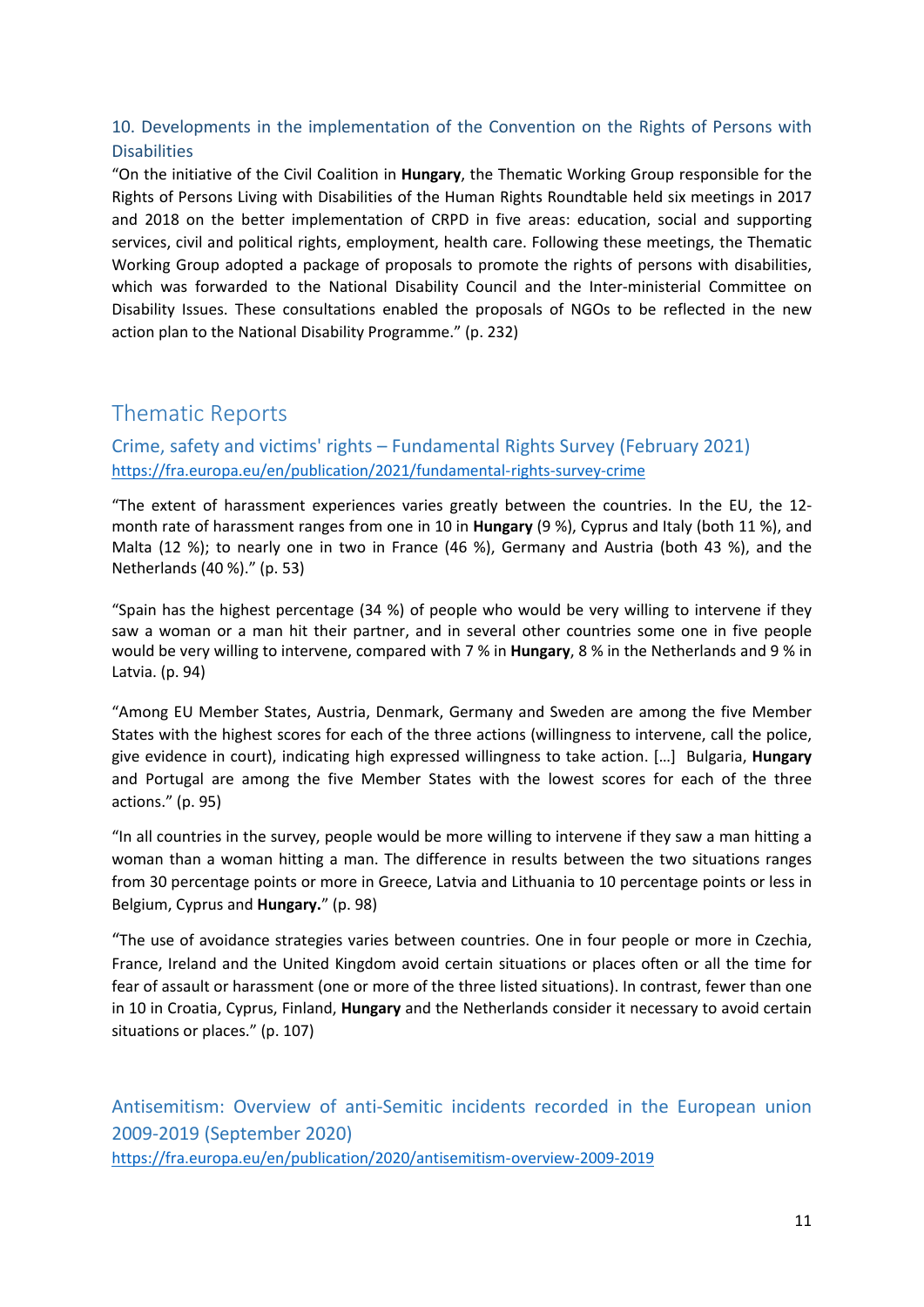<span id="page-11-0"></span>This annual overview provides an update of the most recent figures on antisemitic incidents, covering the period 1 January 2009 – 31 December 2019, across the EU Member States, where data are available. Data for **Hungary** can be found on pp. 51-52.

"In contrast, the lowest mean values of comfort with having <sup>a</sup> Jewish person as <sup>a</sup> neighbour were indicated in Slovakia, **Hungary**, Lithuania, Romania and Poland." (p. 9)

""In 2019, the governments of Cyprus, Czechia, France, Greece, **Hungary** and Luxembourg adopted or endorsed the [International Holocaust Remembrance Alliance (IHRA) working definition of antisemitism]." (p. 93)

## Strong and effective National Human Rights Institutions – challenges, promising practices and opportunities (September 2020) <https://fra.europa.eu/en/publication/2020/strong-effective-nhris>

"EU law requires Member States to have <sup>a</sup> number of bodies on human rights-related issues that are independent. This includes, in addition to equality bodies, data protection supervisory authorities. The Court of Justice of the European Union has underscored the importance of independence in judgments related to data protection authorities in three EU Member States (Austria, Germany and **Hungary**)." (p. 45)

"Leadership tenure is in particular relevant if parliament is involved in selecting the NHRI'<sup>s</sup> leadership. The leadership tenure exceeds that of the parliament for NHRIs in 17 of the 30 states covered (Austria, Belgium, Bulgaria, Croatia, Cyprus, Czechia, Estonia, **Hungary**, Latvia, Netherlands, Poland, Romania, Slovenia, Spain, Sweden – and in North Macedonia and Scotland, where the NHRIs' leadership is appointed by government)." (p. 47)

"In 15 countries covered by this report, institutional leaderships enjoy such [functional] immunity (Croatia, Cyprus, Czechia, Greece, **Hungary**, Ireland, Latvia, Netherlands, North Macedonia, Poland, Portugal, Romania (ombuds institution), Serbia, Slovenia and Spain)." (p. 48)

"Ensuring pluralism in leadership is more challenging in the case of ombuds institutions. For such NHRIs, advisory bodies are even more relevant. NHRIs with advisory bodies for all aspects of their work exist in Austria, Croatia, Estonia, Finland, Poland, Slovenia, Spain and Sweden. Advisory bodies with a more targeted scope are in place in Czechia (disabilities), Estonia (disabilities and rights of the child), **Hungary** and Portugal (related to NPM competences) and Serbia (disabilities, older people, gender equality)." (p. 50)

"FRA'<sup>s</sup> analysis of the data collected for this report from 33 institutions (34 were addressed) is based on <sup>a</sup> questionnaire and shows that the general trend between 2011 and 2019 seems to be that of <sup>a</sup> slight increase in the overall budgets of the NHRIs, at least nominally. The data from the NHRIs show, however, that in <sup>a</sup> number of countries, including Cyprus, Greece, **Hungary**, Spain and the United Kingdom, there were budget cuts. In most cases these were moderate and due to economic circumstances. In **Hungary**'<sup>s</sup> case, the 2020 NHRI budget has been increased to reach the 2011 level, before the budget cuts." (p. 51)

"Comparing available data between 2011 and 2019 on the NHRIs reveals that in most cases – with the exception of the Commissioner for Fundamental Rights in **Hungary** and the Romanian Institute for Human Rights – there has been an increase in the number of staff." (p. 52)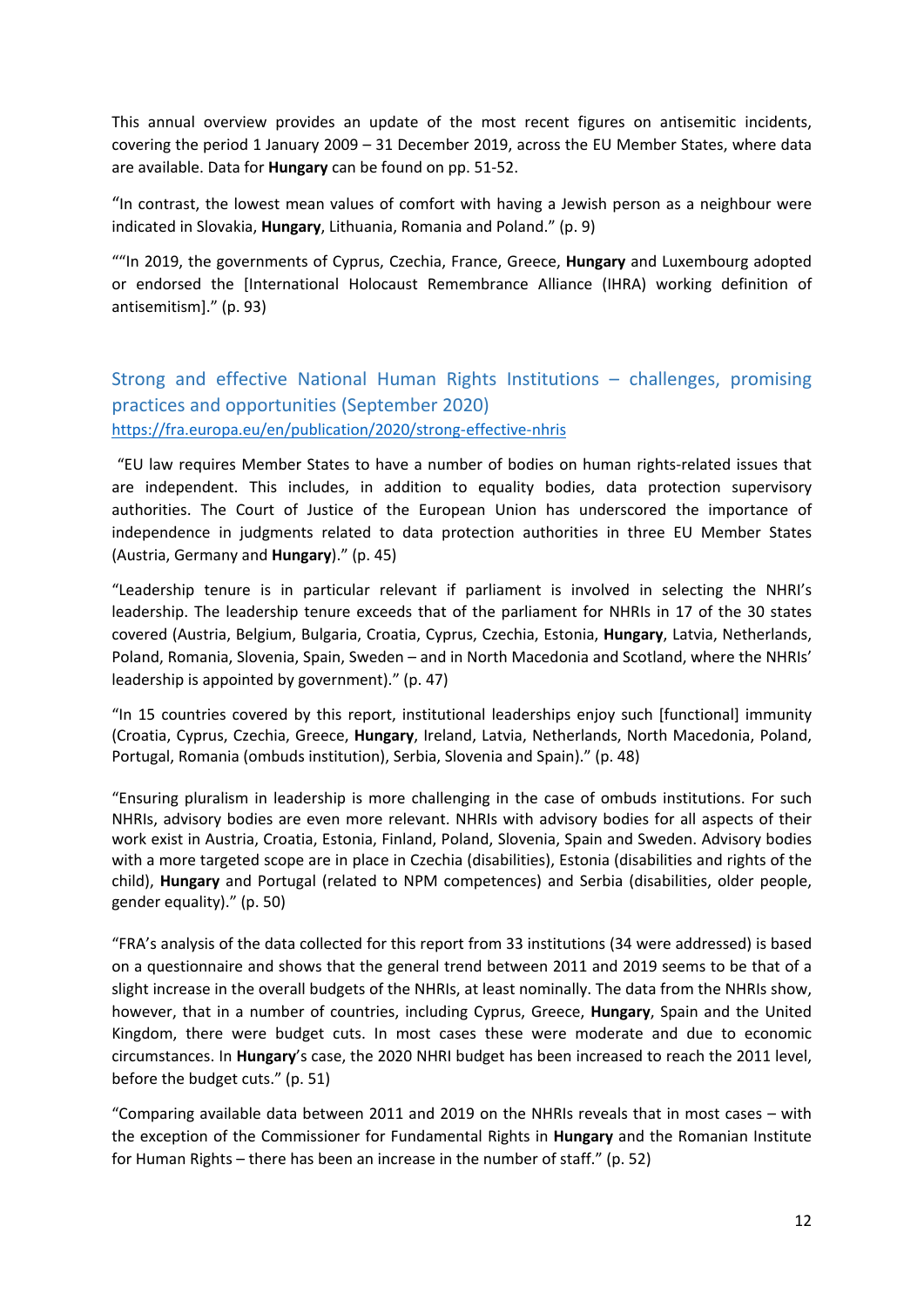<span id="page-12-0"></span>"The findings of FRA'<sup>s</sup> questionnaire sent to NHRIs show that almost all institutions address their annual reports to parliaments; however, these reports are not always subject to parliamentary discussion, which limits their visibility and impact. Such <sup>a</sup> discussion is obligatory only in the case of 12 NHRIs (Austria, Croatia, Finland'<sup>s</sup> Parliamentary Ombudsman and Human Rights Centre, Greece, **Hungary**, Lithuania, Malta – according to its proposed founding regulation, North Macedonia, Portugal, Romania'<sup>s</sup> ombuds institution, Serbia, Slovenia and Spain). (p. 56)

"**Hungary'**<sup>s</sup> NHRI, the Office of the Commissioner for Fundamental Rights, does not have local or regional offices, and potential complainants may be unable to reach its premises in Budapest or may struggle with formulating petitions. As <sup>a</sup> solution, the NHRI has instituted county visits, during which NHRI staff travel to <sup>a</sup> specific part of the country. Ahead of the visits, the NHRI ensures that there are complaints boxes at strategic locations. In this way, the NHRI can offer <sup>a</sup> greater number of citizens across the country the chance to submit complaints and receive assistance." (p. 62)

"Lastly, some NHRIs engage with local authorities through outreach and making regular contact through visits. An example of this is **Hungary'<sup>s</sup>** Commissioner for Fundamental Rights, which has no regional offices and engages in regular county visits during which the institution liaises with local municipal authorities and uses their premises as temporary headquarters." (p. 65)

"NHRIs' experience shows that national authorities may consult NHRIs when preparing or reviewing their SDG strategies, policies and action plans (e.g. Romania); include NHRIs in bodies that observe SDG implementation (Slovakia); include them in stakeholder consultations when preparing their voluntary national reporting, issuing general opinions, highlighting the human rights standards and the most important recommendations for the SDGs (**Hungary**); or establishing collaboration between statistical offices and NHRIs (Denmark, **Hungary** and Scotland)." (p. 86)

"FRA enquired about the extent to which NHRIs covered by this report have the powers to intervene in proceedings before constitutional or equivalent-level courts at national level. The aim was to clarify whether an NHRI has this potential, in law or practice and, if in law, if it is explicit or even an obligation under the NHRI'<sup>s</sup> mandate. In 11 of the 30 countries, no mandates for intervention in constitutional court proceedings existed. The NHRIs in three countries had the potential to do so in practice (Belgium, Denmark, France and **Hungary**). Sixteen of the NHRIs surveyed have <sup>a</sup> mandate that allows them to intervene but does not oblige them to do so (Austria, Czechia, Estonia, **Hungar**y, Ireland, Italy, Latvia, Netherlands, North Macedonia, Portugal, Romania'<sup>s</sup> ombuds institution, Slovakia, Slovenia and all three United Kingdom organisations)." (p. 87)

## What do fundamental rights mean for people in the EU? Fundamental Rights Survey (June 2020)

<https://fra.europa.eu/en/publication/2020/fundamental-rights-survey-trust>

"People in the EU overwhelmingly feel that 'human rights are important for creating <sup>a</sup> fairer society'. 88 % of people in the EU-27 'strongly agree' or 'tend to agree' that human rights are important for creating <sup>a</sup> fairer society in the country where they live). On average, in the EU-27, this high agreement is shared by people irrespective of their gender, age, education or job status. Compared with other countries, the lowest levels of agreement with the statement are found in **Hungary** (76 %), Czechia (80 %), Romania and Poland (both 81 %) – however, even in these countries, some four in five people 'strongly agree' or 'tend to agree' that human rights are important for creating <sup>a</sup> fairer society." (p. 20)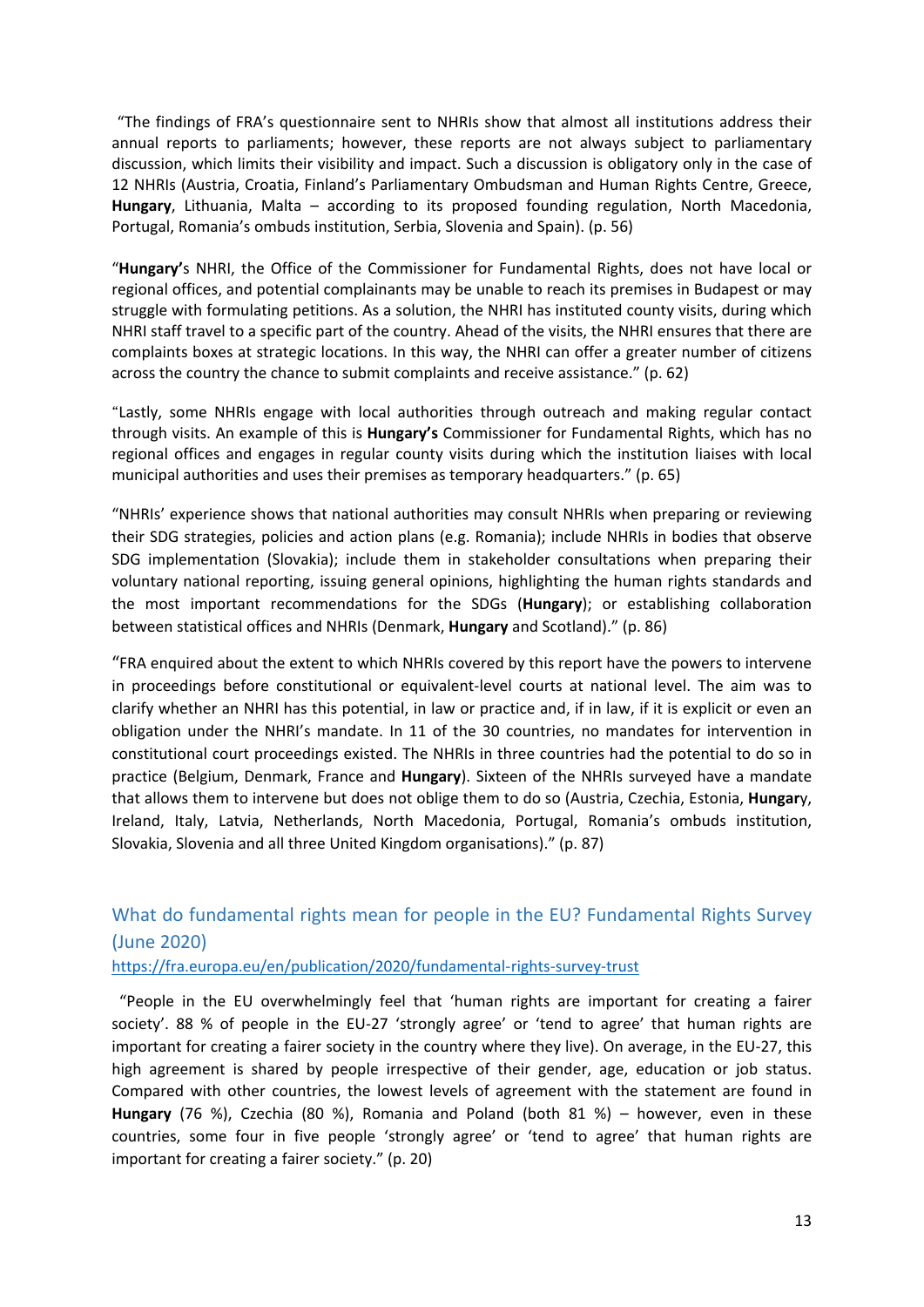<span id="page-13-0"></span>"When asked whether 'everyone in their country enjoys the same basic human rights', about half (52 %) of people in the EU-27 'strongly agree' or 'tend to agree' that this is the case. […] Highest levels of agreement with this statement can be found in the Netherlands and Sweden (both 79 %), Denmark (78 %) and Luxembourg (72 %). The lowest agreement is found in Cyprus (12 %), Croatia (23 %), **Hungary** and Spain (both 34 %), and Malta (35 %)." (p. 21)

"Other countries where less than half of people consider the protection of rights of minorities as being of high importance for democracy are Bulgaria, **Hungary** and Slovakia. Yet, as FRA'<sup>s</sup> survey research on the experience of Roma – the main ethnic minority group in Czechia, Bulgaria, **Hungary** and Slovakia – has shown, experiences of discrimination and harassment are high among Roma in these four countries." (p. 34)

"Among the EU Member States, the perception that NGOs and charities are never or only rarely able to operate free from government influence is the most widespread in **Hungary**, Croatia, Slovakia, Romania and Latvia – with one in four people or more thinking that this is the case." (p. 40)

"The answers of <sup>a</sup> majority of people (71 %) suggest most people in the EU are not themselves affected by political intimidation during election campaigns. Considering also those who selected <sup>a</sup> value in the middle of the seven-point scale measuring concern – that is, looking at those Member States where <sup>a</sup> large number of people indicate <sup>a</sup> 'medium' level of concern [for political intimidation] – **Hungary**, Romania and Germany stand out in this regard." (p. 41)

"Some one in four people in the EU (27 %) believe that, in their country, judges are never able to do their job free from government influence or they can do so only rarely. This perception is most widespread in North Macedonia (65 %), and among EU Member States in Croatia, Slovakia, Bulgaria and **Hungary**, with more than one in three people in each country thinking that judges never or only rarely can do their job without government influence." (p. 42)

"In **Hungary,** Slovakia, Croatia and Latvia, over 60 % of people say that people in the country at least sometimes have to give <sup>a</sup> gift or do someone some other type of favour to get better treatment in public hospitals." (p. 56)

A long way to go for LGBTI equality (May 2020) <https://fra.europa.eu/en/publication/2020/eu-lgbti-survey-results>

A country sheet with the results for **Hungary** is available at: [https://fra.europa.eu/sites/default/files/fra\\_uploads/lgbti-survey-country-data\\_hungary.pdf](https://fra.europa.eu/sites/default/files/fra_uploads/lgbti-survey-country-data_hungary.pdf) (also annexed to this submission)

"The highest rates of respondents describing the most recent [hate motivated physical] incident as <sup>a</sup> sexual attack are in Cyprus, Sweden and Austria (53 %, 49 % and 47 %, respectively). By contrast, only 15 % of respondents in Poland, 15 % in **Hungary** and 19 % in Romania perceived the most recent incident as involving <sup>a</sup> sexual attack. (p. 41)

"Few harassment cases are reported to the police irrespective of Member State. But there are notable differences between Member States in the rate of respondents who report physical or sexual attacks to the police. For example, 22 % of respondents in the Netherlands and in the United Kingdom said they reported to the police the most recent incident of physical or sexual attack that took place because they are LGBTI. In contrast, only 4 % of respondents in Romania and 5 % in **Hungary** indicated doing so." (p. 46)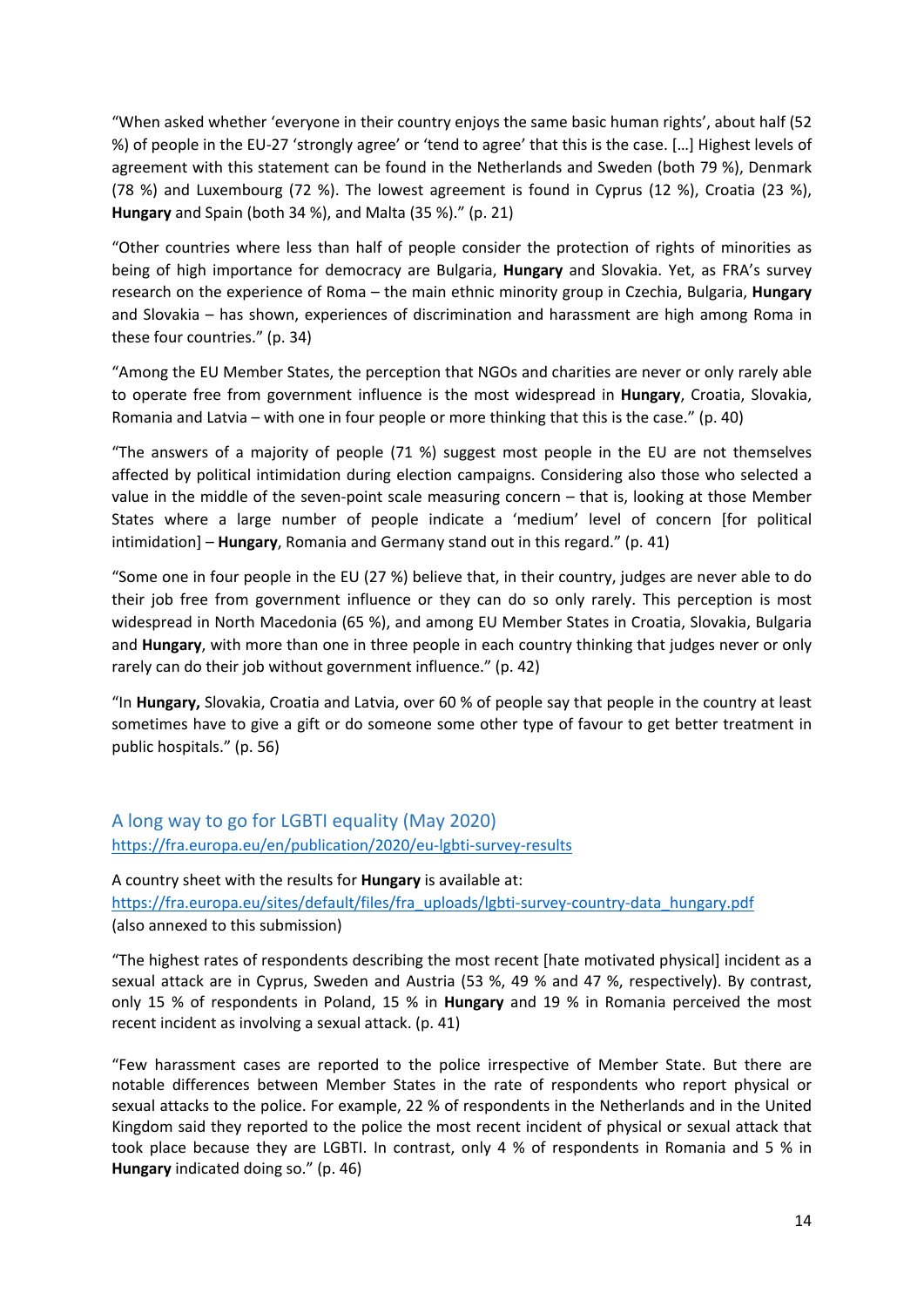<span id="page-14-0"></span>"The results show large differences between Member States. For example, 40 % or more of respondents in Poland, Bulgaria, Romania, Croatia, Lithuania, **Hungary** and France indicate that they often or always avoid certain places or locations for fear of being assaulted, threatened or harassed. By comparison, under 20 % of respondents do so in Denmark, Luxembourg, Austria and Finland." (pp. 48-49)

## Criminal detention conditions in the European Union: rules and reality (December 2019)

[https://fra.europa.eu/en/publication/2019/criminal-detention-conditions-european-union-rules](https://fra.europa.eu/en/publication/2019/criminal-detention-conditions-european-union-rules-and-reality)[and-reality](https://fra.europa.eu/en/publication/2019/criminal-detention-conditions-european-union-rules-and-reality)

"The related issues of insufficient living space and overcrowding have been consistently raised by the ECtHR in its case law over the years, often in relation to violations of Article 3 of the ECHR (inhuman and degrading treatment). In some cases, its decisions have led to legal reforms at national level (e.g. in **Hungary** and Poland) or changes in the prison administration practices (e.g. in Italy). [….] On 10 March 2015, the ECtHR delivered <sup>a</sup> pilot judgment in *Varga and others v. Hungary*, resulting mainly from the detection of <sup>a</sup> structural problem of widespread overcrowding in Hungarian detention facilities. The ECtHR concluded that the limited personal space available to all six detainees in the case (the plaintiffs), aggravated by the lack of privacy when using the toilet, inadequate sleeping arrangements, insect infestation, poor ventilation and restrictions on showers or time spent away from their cells, had amounted to degrading treatment as per Article 3 of the ECHR. As <sup>a</sup> result of the judgment, **Hungary** amended its Penitentiary Code, and introduced <sup>a</sup> special type of mechanism for raising complaints concerning inhuman conditions of detention, effective from 1 January 2017. According to the new rules, the prisoner and their attorney may lodge <sup>a</sup> complaint in writing against the conditions of detention that violate fundamental rights (addressed to the head of the detention facility). It must be investigated within 15 days, and upon <sup>a</sup> finding that the complaint was well-founded, the decision must contain measures to end the inhuman conditions." (p. 20)

"In addition, while most Member States have legislation in place ensuring access to hot showers, such legislation does not always specify the frequency of the access that should be provided. […] In contrast, some EU Member States have provisions in national legislation that exceed the minimum requirements of frequency as established by the European Prison Rules, and stipulate that detainees should have access to hot showers at least three or four times <sup>a</sup> week, or even on <sup>a</sup> daily basis (e.g. Finland, France, Greece, **Hungary** and Portugal)." (p. 24)

"Some EU Member States pay attention to specific groups, and their national legislation contains specific provisions ensuring more frequent access to hot showers for women, sick prisoners or prisoners who carry out physically demanding work. In **Hungary**, female prisoners are also entitled to use hot water between the daily showers in <sup>a</sup> sink located in the cell." (p. 24)

"The insufficient protection of privacy with regard to sanitary facilities is repeatedly highlighted by NPMs. They indicate serious problems regarding the proper separation of sanitary areas in at least 14 EU Member States (including Austria, Belgium, Bulgaria, Cyprus, Estonia, France, Germany, Greece, Lithuania, **Hungary**, Italy, Latvia, Poland and Spain)." (p. 25)

"All Member States have requirements in place that stipulate <sup>a</sup> person arriving at <sup>a</sup> facility must be examined. However, the rules and practice may vary in terms of how promptly the initial examination takes place. For example, prison standards in Ireland explicitly state that all prisoners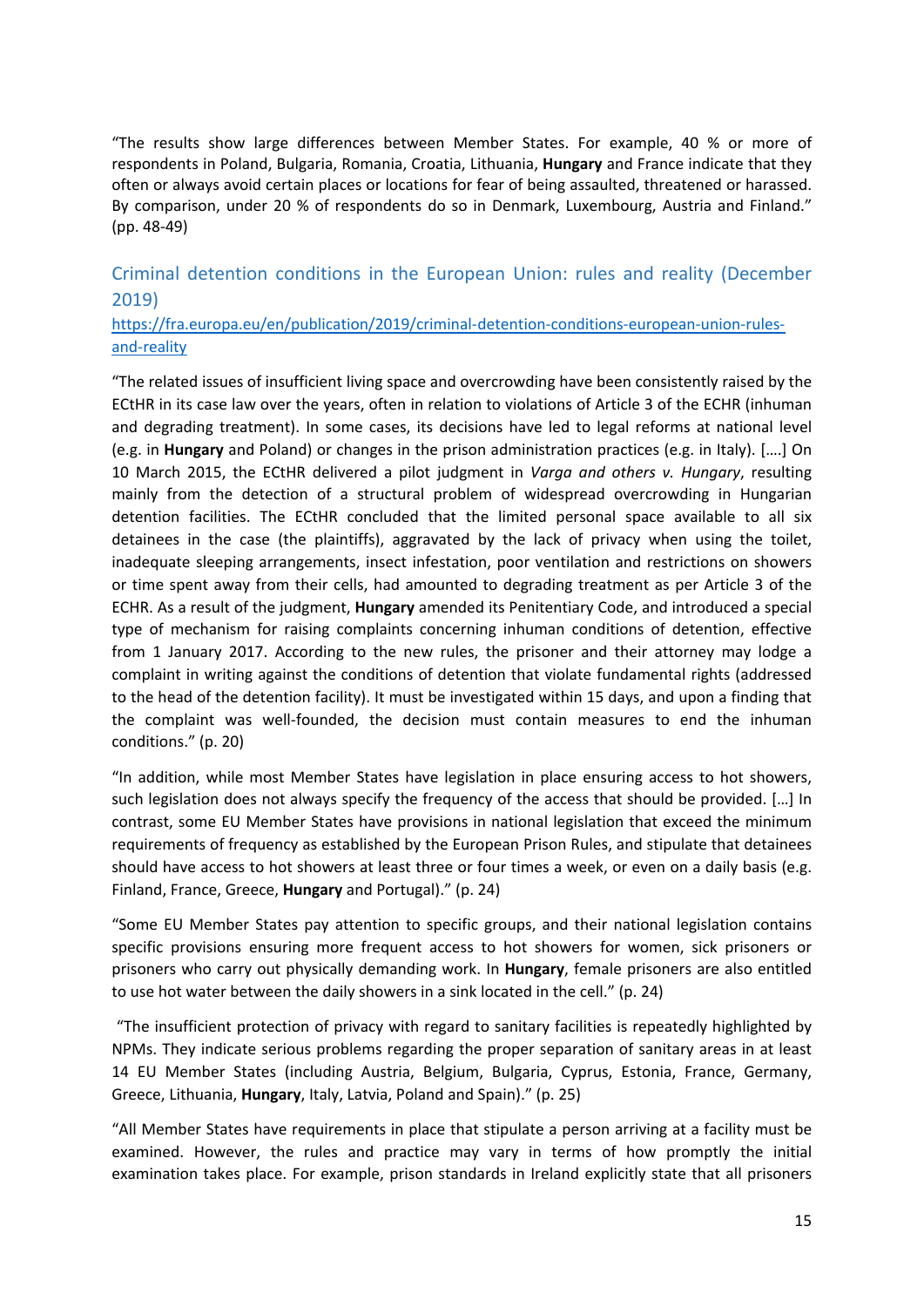<span id="page-15-0"></span>are to be medically assessed upon reception into prison, which will involve <sup>a</sup> clinical assessment within the first 24 hours. This 24-hour requirement seems to be prevalent in most Member States; however, in **Hungary**, all prisoners have to go through <sup>a</sup> general medical check-up within 72 hours of their reception." (p.34)

"There are special rules regarding pregnant women in some Member States. For example, in **Hungary** pregnant women should be transferred to <sup>a</sup> hospital upon discovering their pregnancies, to conduct <sup>a</sup> check on the mother and the child. After such <sup>a</sup> check, either the woman is sent back to prison or her imprisonment is suspended. If the pregnant woman'<sup>s</sup> sentence is not suspended, four weeks prior to the expected date of birth, the mother is transferred to hospital." (p. 35)

"However, inter-prisoner violence is addressed in <sup>a</sup> repressive manner as <sup>a</sup> disciplinary or criminal offence in some Member States (e.g. in Bulgaria, Cyprus, Estonia and **Hungary**), with no provisions for other (including preventive) measures." (p. 40)

Second European Union Minorities and Discrimination Survey - Migrant women selected findings (September 2019)

[https://fra.europa.eu/en/publication/2019/second-european-union-minorities-and-discrimination](https://fra.europa.eu/en/publication/2019/second-european-union-minorities-and-discrimination-survey-migrant-women-selected)[survey-migrant-women-selected](https://fra.europa.eu/en/publication/2019/second-european-union-minorities-and-discrimination-survey-migrant-women-selected)

"Nevertheless, as FRA reported, nationality-based discrimination against third-country nationals is prohibited in Belgium, Bulgaria, Cyprus, Finland, France, **Hungary,** Ireland, Italy, the Netherlands, Portugal, Romania and the United Kingdom." (p.31)

"Furthermore, the Standard Eurobarometer (89) of spring 2018 found that, in 20 EU countries, at least half of respondents have <sup>a</sup> negative feeling about immigration from outside the EU. The share of respondents who feel this way is highest in countries with small numbers of immigrants, such as Slovakia (83 %), **Hungary** (81 %), and the Czech Republic and Latvia (both 80 %)." (p.43)

## Protecting migrant workers from exploitation in the EU: workers' perspectives (June 2019)

#### [https://fra.europa.eu/en/publication/2019/protecting-migrant-workers-exploitation-eu-workers](https://fra.europa.eu/en/publication/2019/protecting-migrant-workers-exploitation-eu-workers-perspectives)[perspectives](https://fra.europa.eu/en/publication/2019/protecting-migrant-workers-exploitation-eu-workers-perspectives)

"According to the latest EU Commission report on the implementation of the Employers Sanctions Directive, only 10 Member States (Austria, Germany, Greece, Spain, **Hungary**, Italy, Luxembourg, Slovakia, Slovenia and Sweden) had introduced by law the possibility of granting permits of limited duration, linked to the length of the relevant national proceedings, to third-country nationals in an irregular situation who are victims of severe labour exploitation, and the possibility of defining the conditions under which the duration of this permit may be extended until the migrant in an irregular situation has received any back payment." (p. 85)

### Roma women in nine EU Member States (April 2019) <https://fra.europa.eu/en/publication/2019/roma-women-nine-eu-member-states>

"On the other hand, in two of the other Member States surveyed, young Roma women aged 16-24 lag behind young Roma men in their self-assessment of their writing skills [in the national language]: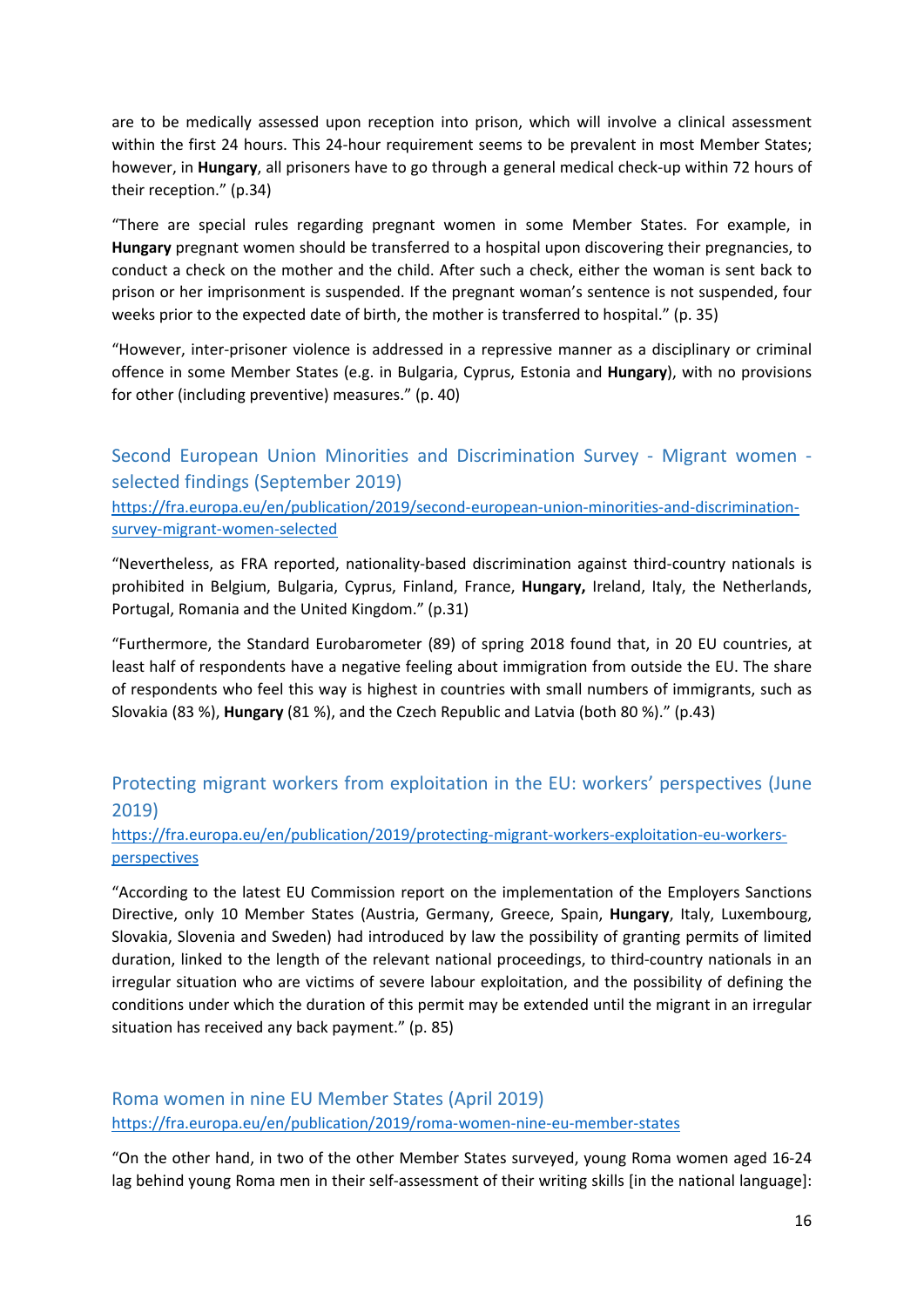<span id="page-16-0"></span>in Portugal (49 % compared to 65 %) and **Hungary** (71 % compared to 84 %). (p. 14)

"The EU Framework for National Roma Integration Strategies requires that all Roma children complete at least primary school. Eurostat.data for the general population show that in 2013 in the EU, on average practically every child (98 %) aged 7 years attended primary education. When it comes to Roma, the results of this survey show that the goal of the EU Framework for Roma integration has not been achieved. The gap to the general population is pronounced in the nine countries, except in **Hungary** and in Spain. Between 73 % and 91 % of Roma children attend primary school at the age of seven, when they should be enrolled in primary school like all children across all countries surveyed." (p. 16)

"In Czechia, Greece and **Hungary**, there is little or no difference in [the experiences of long-term activity limitations] between Roma women and men. "(p. 25)

"The survey also asked respondents if they agree that "having <sup>a</sup> job is the best way for <sup>a</sup> woman to be an independent person […] In Bulgaria, **Hungary**, Slovakia and Spain <sup>a</sup> similar share of Roma women and men disagree, or strongly disagree, that <sup>a</sup> job is the best way for <sup>a</sup> women to be independent" (p. 32)

"More women than men said that they had experienced discrimination [because of their ethnic origin, or skin colour, when looking for work] in Czechia, Spain and Portugal. In Greece, the share of men (70 %) reporting such incidents far exceeds that of women (55 %), while in **Hungary** 36 % of Roma men have felt discriminated against when looking for work in the five years before the survey, compared with 28 % of Roma women." (p. 35)

Experiences and perceptions of antisemitism – Second survey on discrimination and hate crime against Jews in the EU (December 2018) [https://fra.europa.eu/en/publication/2018/experiences-and-perceptions-antisemitism-second](https://fra.europa.eu/en/publication/2018/experiences-and-perceptions-antisemitism-second-survey-discrimination-and-hate)[survey-discrimination-and-hate](https://fra.europa.eu/en/publication/2018/experiences-and-perceptions-antisemitism-second-survey-discrimination-and-hate)

A country sheet with the results for **Hungary** is available at:

[https://fra.europa.eu/sites/default/files/fra\\_uploads/fra-2019-2nd-survey-on-discrimination-and](https://fra.europa.eu/sites/default/files/fra_uploads/fra-2019-2nd-survey-on-discrimination-and-hate-crime-against-jews-in-eu-ms-country-sheet-hungary_en.pdf)[hate-crime-against-jews-in-eu-ms-country-sheet-hungary\\_en.pdf](https://fra.europa.eu/sites/default/files/fra_uploads/fra-2019-2nd-survey-on-discrimination-and-hate-crime-against-jews-in-eu-ms-country-sheet-hungary_en.pdf) (also annexed to this submission)

## Combating child poverty: an issue of fundamental rights (October 2018) <https://fra.europa.eu/en/publication/2018/combating-child-poverty-issue-fundamental-rights>

"The EU average, however, does not reflect important national disparities. These disparities mirror the different impacts of the economic crisis on each country and of the policy responses implemented in each case by the authorities. In Romania (49.2 %) and Bulgaria (45.6 %), almost half of all children were at risk of poverty or social exclusion in 2016. More than 30 % of children were at risk of poverty or social exclusion in countries such as Greece (37.5 %), **Hungary** (33.6 %), Italy (33.2 %), Spain (32.9 %) and Lithuania (32.4 %). The lowest percentages of children at risk of poverty or social exclusion in 2016 were registered in Denmark (13.8 %), Finland (14.7 %) and Slovenia (14.9 %)." (p. 15)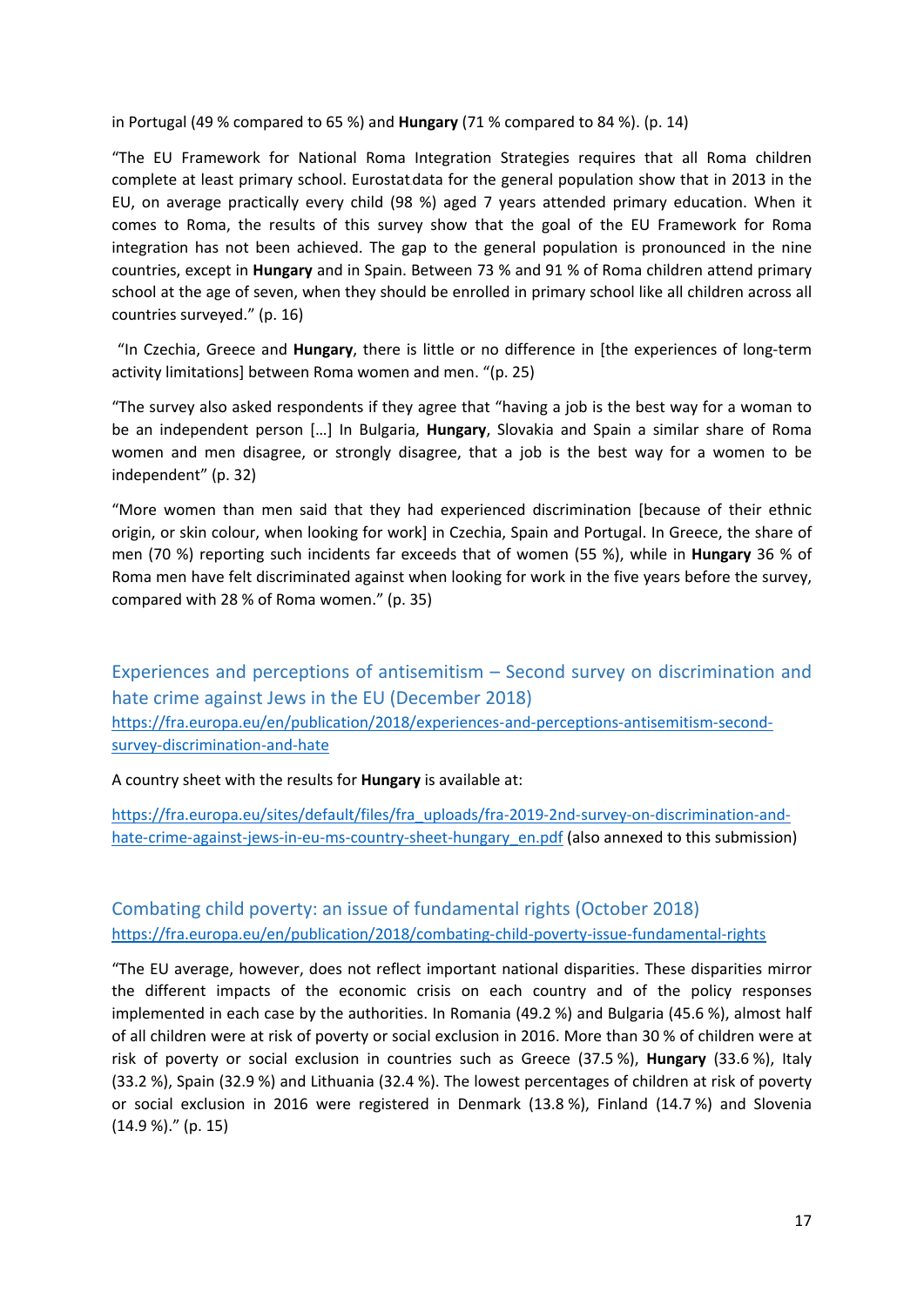<span id="page-17-0"></span>"In households without children, the EU average of severe housing deprivation is only 3 %. Again, the differences between Member States are quite prominent: Romania (29 %), **Hungary** (24 %) and Latvia (21 %) have the highest number of families with children living in severe housing deprivation." (p. 18)

"Awards for Family-Friendly Workplaces: The Ministry of Labour and Social Affairs of **Hungary** holds an annual competition for family-friendly workplaces, to recognise companies and institutions that have introduced measures to promote <sup>a</sup> better work-life balance for employees. The award is broken down into five categories according to the size and type of enterprises. Applications are submitted and then evaluated by <sup>a</sup> jury, which is made up of representatives from the employment ministry, the family ministry, the employment office, trade unions, employers' associations and civil society organisations." (p. 32)

"Family-related benefits are crucial, as they ensure that families have sufficient income for children to grow up in <sup>a</sup> safe and healthy environment with their basic needs covered. Some Member States [including **Hungary**] have not increased benefits in line with living costs in recent years." (p. 33)

## Hate crime recording and data collection practice across the EU (June 2018) [https://fra.europa.eu/en/publication/2018/hate-crime-recording-and-data-collection-practice](https://fra.europa.eu/en/publication/2018/hate-crime-recording-and-data-collection-practice-across-eu)[across-eu](https://fra.europa.eu/en/publication/2018/hate-crime-recording-and-data-collection-practice-across-eu)

This report provides detailed information on hate crime recording and data collection systems across the EU, including any systemic cooperation with civil society. Data for **Hungary** can be found on pp. 57-59.

"The comparative analysis of the legal framework shows that 13 Member States […], treat bias motivation as <sup>a</sup> general aggravating circumstance; 7 provide for specific aggravating circumstances regarding certain substantive offences […] ; 3 have <sup>a</sup> combination of both general and specific […]; and 5 have no such provision (Estonia, **Hungary,** Ireland, the Netherlands, Poland.)" (p. 103)

"Twenty-two Member States have included "sexual orientation" as <sup>a</sup> protected characteristic: Austria, Belgium, Croatia, Cyprus, Denmark, Estonia, Finland, France, Greece, **Hungary**, Ireland, Lithuania, Luxembourg, Malta, the Netherlands, Portugal, Romania, Slovakia, Slovenia, Spain, Sweden and United Kingdom." (p. 103)

"Sixteen Member States include "disability" as <sup>a</sup> protected characteristic: Austria, Belgium, Croatia, Finland, France, Greece, **Hungary**, Lithuania, Luxembourg, Latvia, the Netherlands, Portugal, Romania, Slovenia, Spain and the United Kingdom." (p. 104)

"Thirteen Member States have included "gender identity" as <sup>a</sup> protected ground: Austria, Croatia, Cyprus, France, Greece, **Hungary**, Malta, Portugal, Romania, Slovakia, Slovenia, Spain and the United Kingdom."(p. 104)

"Examples of other substantive hate crime offences are […] violence towards the member of <sup>a</sup> community (**Hungary**) […]." (p. 104)

Under watchful eyes: biometrics, EU IT systems and fundamental rights (March 2018) [https://fra.europa.eu/en/publication/2018/under-watchful-eyes-biometrics-eu-it-systems-and](https://fra.europa.eu/en/publication/2018/under-watchful-eyes-biometrics-eu-it-systems-and-fundamental-rights)[fundamental-rights](https://fra.europa.eu/en/publication/2018/under-watchful-eyes-biometrics-eu-it-systems-and-fundamental-rights)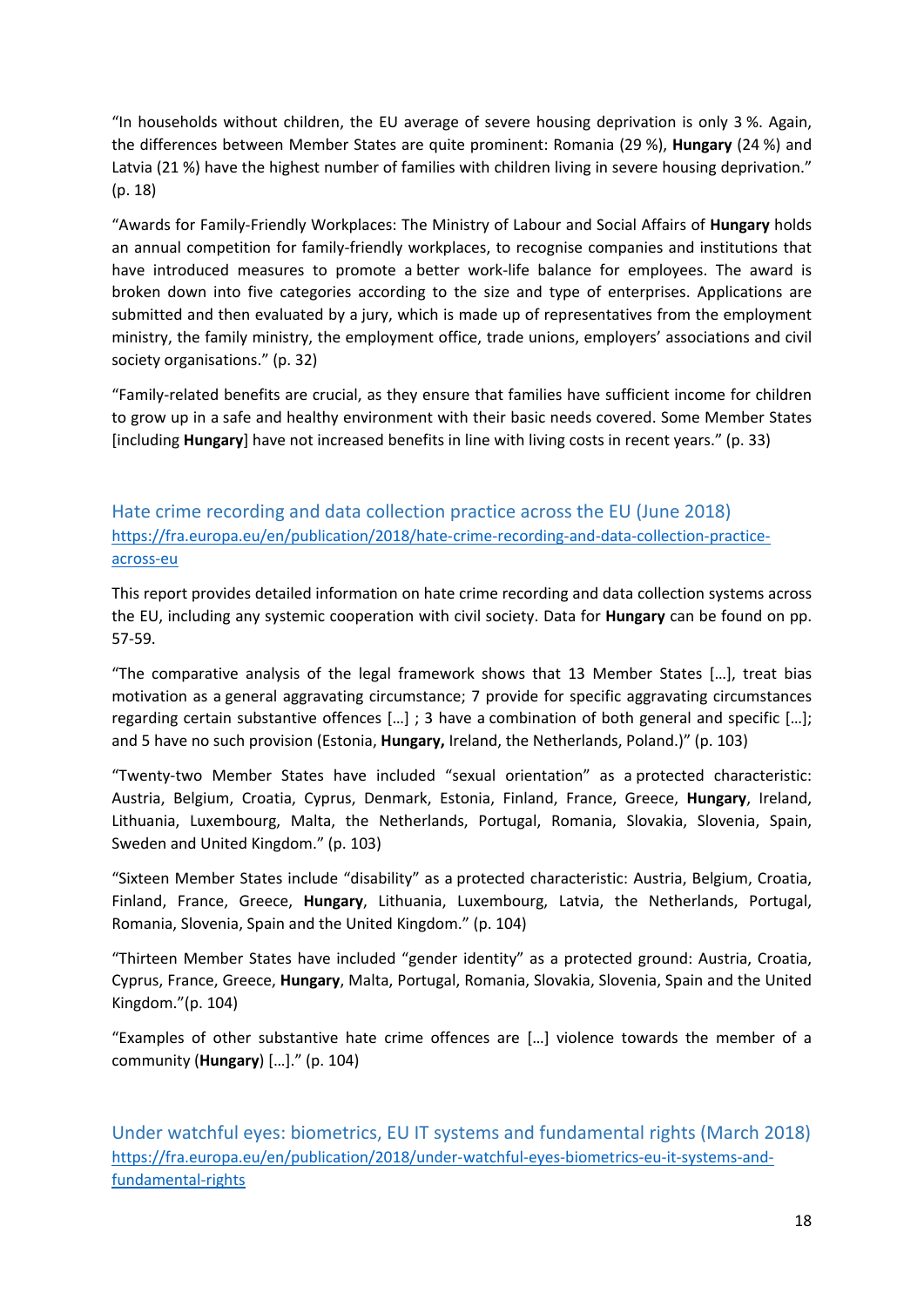"EU Member States are also obliged to include facial image and fingerprints in <sup>a</sup> chip in residence permits and passports. Regarding the latter, in 15 Member States [including **Hungary**] the fingerprints are stored in <sup>a</sup> database and in 13 Member States in <sup>a</sup> chip in the passport only. Fingerprints of EU citizens are not stored in databases." (p. 26)

"Several people interviewed who had transited other Member States mentioned that they had received contradictory information from the **Hungarian** authorities. One asylum applicant from Afghanistan explained that he gave his fingerprints because the **Hungarian** authorities had stated that collecting his fingerprints was only for security purposes, and because any person who declined to give their fingerprints would be deprived of their liberty until they complied with this obligation. It was only after he arrived in Sweden and provided his fingerprints again that he discovered the implications on the asylum procedure. The interviewee felt deceived. A Kurdish asylum applicant described <sup>a</sup> similar experience: the **Hungarian** authorities told him that providing fingerprints would not affect which country considered his asylum case and that he would be able to carry on with his journey." (p. 33)

"Incomplete information appeared to be more frequent when authorities registered individuals as persons who irregularly crossed the EU external border but who were not immediately registered as asylum applicants. This was either because the person did not apply or because according to national procedures, the formal registration of an asylum application happens at <sup>a</sup> later stage. Testimonies collected from Germany, Greece, **Hungary**, Italy and Spain indicate that at this first stage, the person may be told that fingerprints will be used for purposes of public security and identification. Furthermore, they indicate that there is no mentioning that fingerprints included in Eurodac for <sup>a</sup> person apprehended as <sup>a</sup> migrant in an irregular situation are of relevance for the Dublin procedure." (pp. 33-34)

"Allegations or reports of incidents involving the use of force to take fingerprints for Eurodac emerged from several EU Member States in FRA'<sup>s</sup> research. Experts consulted were concerned about the risk of re-traumatisation because of forced fingerprinting, particularly in the case of children. Several asylum seekers interviewed told that they had been subject to the use of force along the route, or that they had witnessed this happening to others in Austria, Bulgaria, **Hungar**y, Greece, Italy and Poland, as the following examples show. […] Several asylum applicants reported witnessing the use of force in **Hungary** during June 2015. After seeing the police beatings, they unwillingly accepted to give their fingerprints." (p. 53)

"Civil society actors have also reported on the use of force. […] Also in 2015, the Berlin Centre for Torture Victims reported that 58.5 % of the patients had expressed humiliating and/or inhuman coercive measures when officers collected fingerprints. These included patients who had travelled through Bulgaria, **Hungary** and Italy. During the period when an increased number of people crossed the border, asylum seekers experienced the use of force in **Hungary** and were beaten for refusing to provide fingerprints, according to Amnesty International. Some asylum seekers interviewed by MigSzol reported similar experiences. In addition, asylum seekers were denied water until they agreed to provide their fingerprints, according to Aida and the Hungarian Helsinki Committee." (p. 54)

"Practice also varies as to what is included in log files. **Hungary**, for instance, has <sup>a</sup> register of all Eurodac data transfer transactions and of the authorities accessing data, including the collection and insertion of fingerprints. The register contains the following information: personal identification data of the person whose fingerprints are collected, inserted and searched for comparison; reference number attached to the transfer; date of the data transfer; and <sup>a</sup> list of the data transferred. In each case, the result of the search is stored. The list is shared with the Hungarian national data protection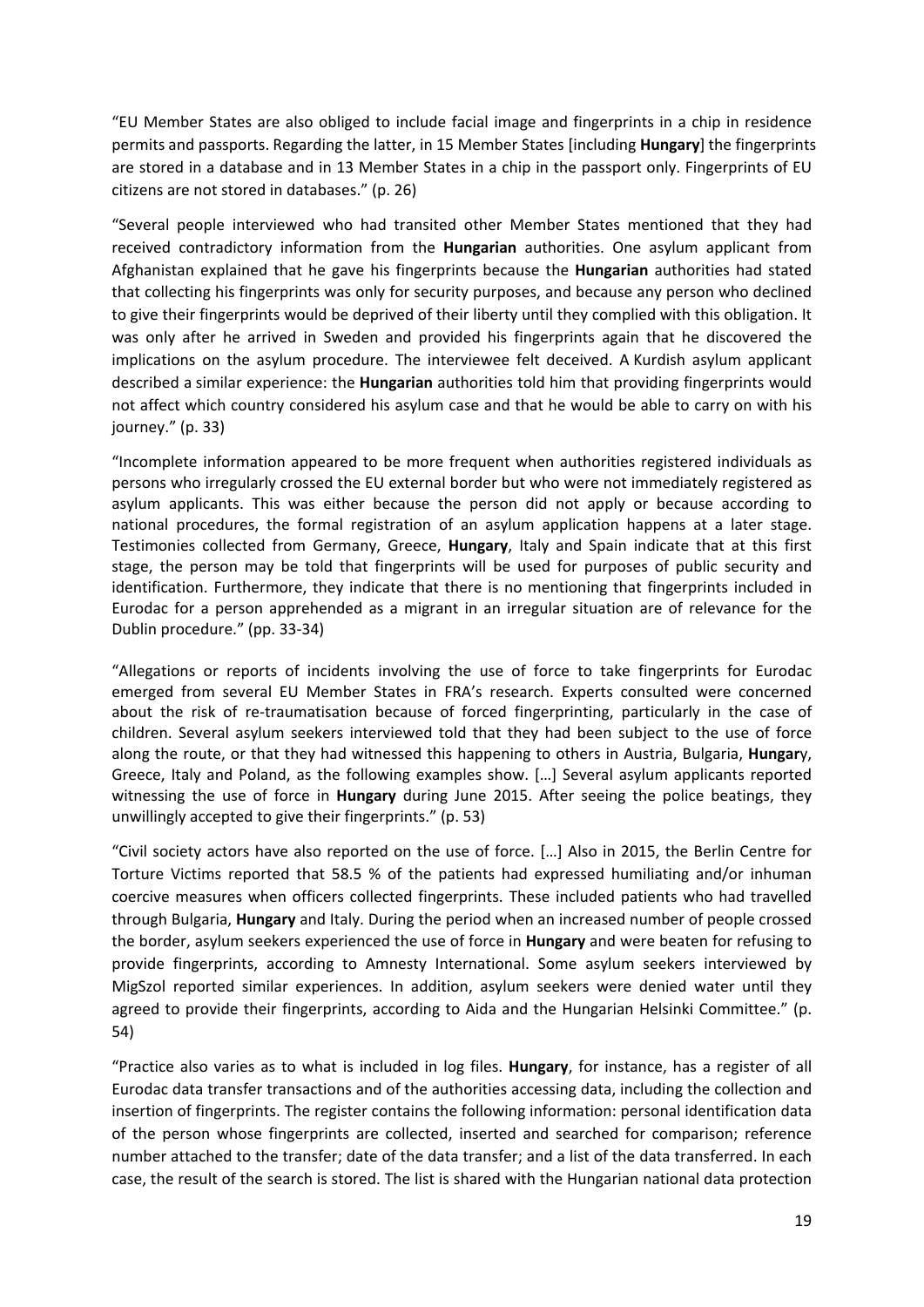<span id="page-19-0"></span>authority, which monitors access to verify whether the purpose of the search was genuine. Under GDPR, the national data protection authority (DPA) should have access to the records for oversight purposes, whereas the regular monitoring of compliance with the data protection rules is one of the tasks of the data protection officer (DPO). A DPO must be designated where <sup>a</sup> public authority or body carries out the processing." (p. 64)

"A visa applicant who has an entry ban can still be issued <sup>a</sup> visa with limited territorial validity. Such <sup>a</sup> visa is only valid in the Member State that issued the visa. More than half of EU Member States refuse <sup>a</sup> visa application without further investigation, if the person has an entry ban (Austria, Belgium, Bulgaria, the Czech Republic, Denmark, Finland, Germany, Greece, **Hungary**, Lithuania, Luxembourg, Poland, Portugal and Spain)." (pp. 79-80)

### Migration to the EU: five persistent challenges (February 2018) <https://fra.europa.eu/en/publication/2018/five-persistent-migration-challenges>

"While fewer people arrived and applied for asylum in the EU overall, this was not the case in all EU Member States. The number of asylum applications fell in some countries and increased in others. For example, in 2017, asylum applications decreased in Austria, Bulgaria, Denmark, Finland, Germany, **Hungary**, the Netherlands, Poland and Sweden." (p. 2)

"**Hungary** launched <sup>a</sup> 'border hunting programme', which included the training of volunteers to become police officers to assist the authorities with guarding the borders. A new 'smart technology' fence was erected at the Serbian border, capable of delivering small electric shocks to migrants and armed with heat sensors, cameras, and loudspeakers that blare warnings, in several languages, to not cross the border."(p. 6)

"Médecins Sans Frontières (MSF) reported that most migrants who visited their mental health clinics in Serbia in the first half of 2017 had experienced physical violence by police or border authorities in Bulgaria, Croatia and **Hungary**. In **Hungary**, several reports were published on police violence against people attempting to cross or having crossed the border fence." (p. 6)

"**Hungary** frequently returned persons apprehended within eight km of the border, including vulnerable people, to the Serbian side of the fence, where they had to wait until they could submit their asylum claims in one of the two transit zones." (p. 7)

"The lower number of arrivals prompted the closure of reception centres in some EU Member States. Closures were reported in Denmark, Finland, Germany**, Hungary** and Sweden. In **Hungary,** reception centres were closed due to the country'<sup>s</sup> extended border policy, pursuant to which all asylum seekers – except children below 14 years of age – were escorted to the outer side of the border fence to wait for admission to the transit zones."(p. 8)

"Ombuds institutions, NGOs and other stakeholders reported that reception conditions were inadequate in at least some facilities in France, Greece, **Hungary**, Italy and Spain. […] In **Hungary**, in the transit zones in Tompa and Röszke, asylum seekers – including children above the age of 14 – are accommodated in shipping containers and surrounded by high razor fences, where they are under constant monitoring. The authorities gradually banned access to most civil society organisations undertaking protection work." (p. 9)

"EU Member States may decide on the admissibility of an application for international protection or its substance in border or transit zones, provided the decision is taken within <sup>a</sup> reasonable time.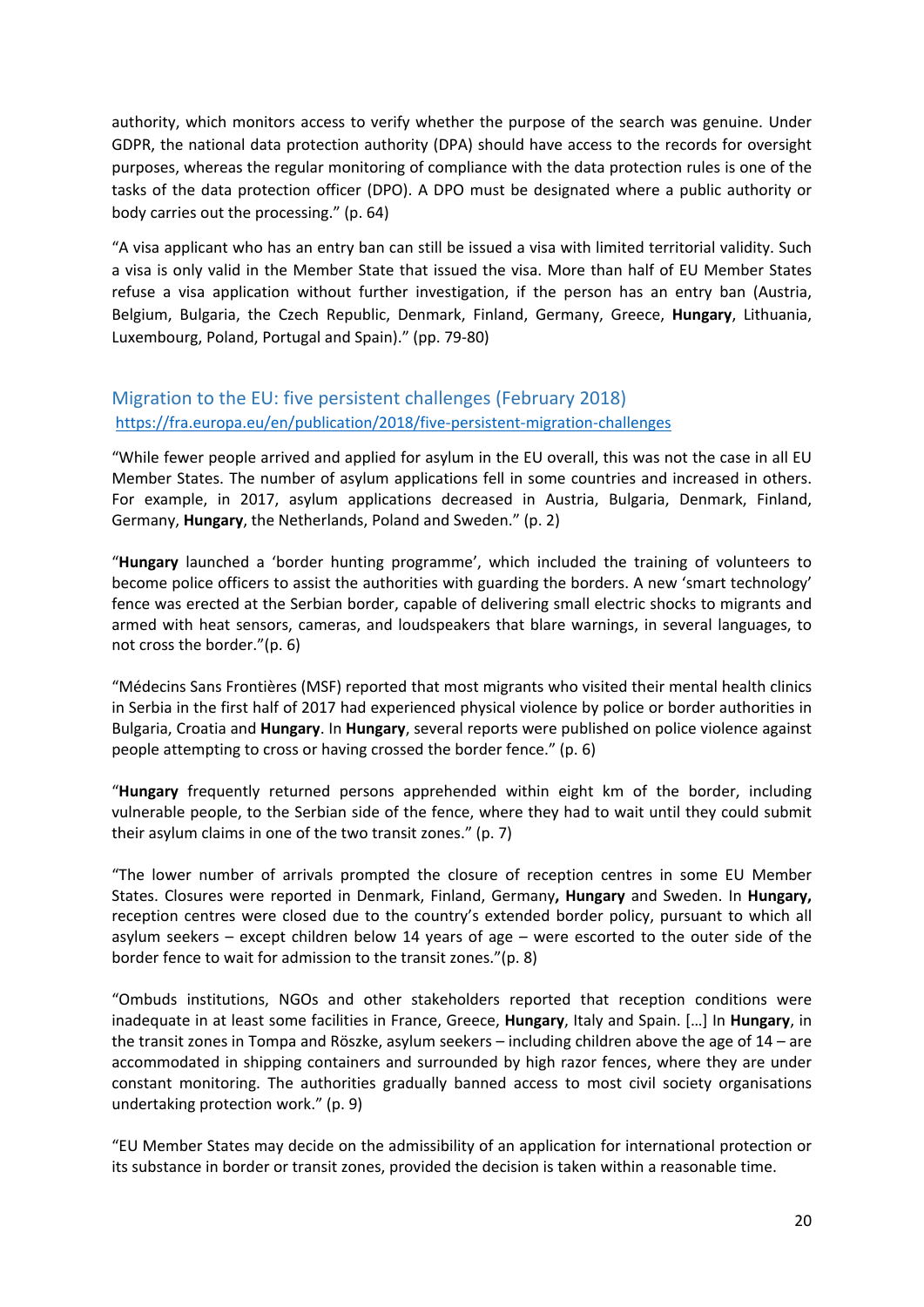<span id="page-20-0"></span>Using such an approach, **Hungary** gradually limited admissions to the transit zones at its border with Serbia to an average of <sup>a</sup> handful of persons per day in each of the two transit zones. Many people, including vulnerable persons, waited for their admission in Serbia for months – some up to <sup>a</sup> year." (p. 12)

"In many EU Member States, however, despite the decreasing numbers, standards of reception facilities for children did not improve and conditions remained critical. For example, in **Hungary**, insufficient psychological and psychiatric care was provided to children, despite their traumatic experiences. Children complained about violence and intolerant behaviour by the authorities. Instead of being placed in facilities with child-specific services, children over 14 were transferred to the transit zones at the border with Serbia, where they had to stay until their asylum claims were processed." (p. 14)

"Asylum-seeking children in the hotspots in Greece and in parts of France, **Hungary** and Spain had no or limited access to education." (p. 15)

"In **Hungary**, guardians were only assigned to unaccompanied children under the age of 14." (p. 15)

"In parts of France and in **Hungary**, children were reportedly not given the benefit of the doubt concerning their age and treated as adults. In **Hungary**, age assessment procedures consisted purely of medical examinations." (p.16)

"Inadequate conditions were observed in certain detention and/or pre-removal facilities in Bulgaria, Denmark, France, Germany, Greece, **Hungary**, Italy and Spain." (p. 19)

"Inhumane treatment by the authorities was reported in some detention centres in **Hungary**, Italy and Spain. In the Nyírbátor asylum detention facility, **Hungary**, NGOs reported in 2016 that asylum seekers were handcuffed and taken to medical appointments on <sup>a</sup> leash. Detainees in Nyírbátor reported humiliating treatment and occasional physical violence by armed security guards." (p. 20)

"EU Member States efforts to speed up asylum processing and make returns more effective may prompt an increased use of immigration detention, possibly also affecting children. […] According to FRA research in 2016, high numbers of children were detained in Bulgaria, Greece, **Hungary**, Poland and Slovakia." (p. 20)

## Challenges facing civil society organisations working on human rights in the EU (January 2018)

[https://fra.europa.eu/en/publication/2018/challenges-facing-civil-society-organisations-working](https://fra.europa.eu/en/publication/2018/challenges-facing-civil-society-organisations-working-human-rights-eu)[human-rights-eu](https://fra.europa.eu/en/publication/2018/challenges-facing-civil-society-organisations-working-human-rights-eu)

"In **Hungary**, after the introduction of <sup>a</sup> new Civil Code, registered CSOs were required to go through <sup>a</sup> lengthy and resource-intensive process of amending their founding documents, which included deleting references to legal acts that had lost force." (p. 22)

"In **Hungary**, there were civil society reports that public officials, especially in small towns, continued to use libel and defamation laws to silence criticisms from citizens and journalists; there were allegedly several dozen cases per year in which public officials pursued both criminal and civil charges (often simultaneously) against individuals for criticising officials or their policies." (p. 24)

"In July 2016, police banned <sup>a</sup> demonstration of 100 individuals planned by the Facebook group 'For <sup>a</sup> Democratic **Hungary**' to take place on 24 July at the prime minister'<sup>s</sup> residence. Police based their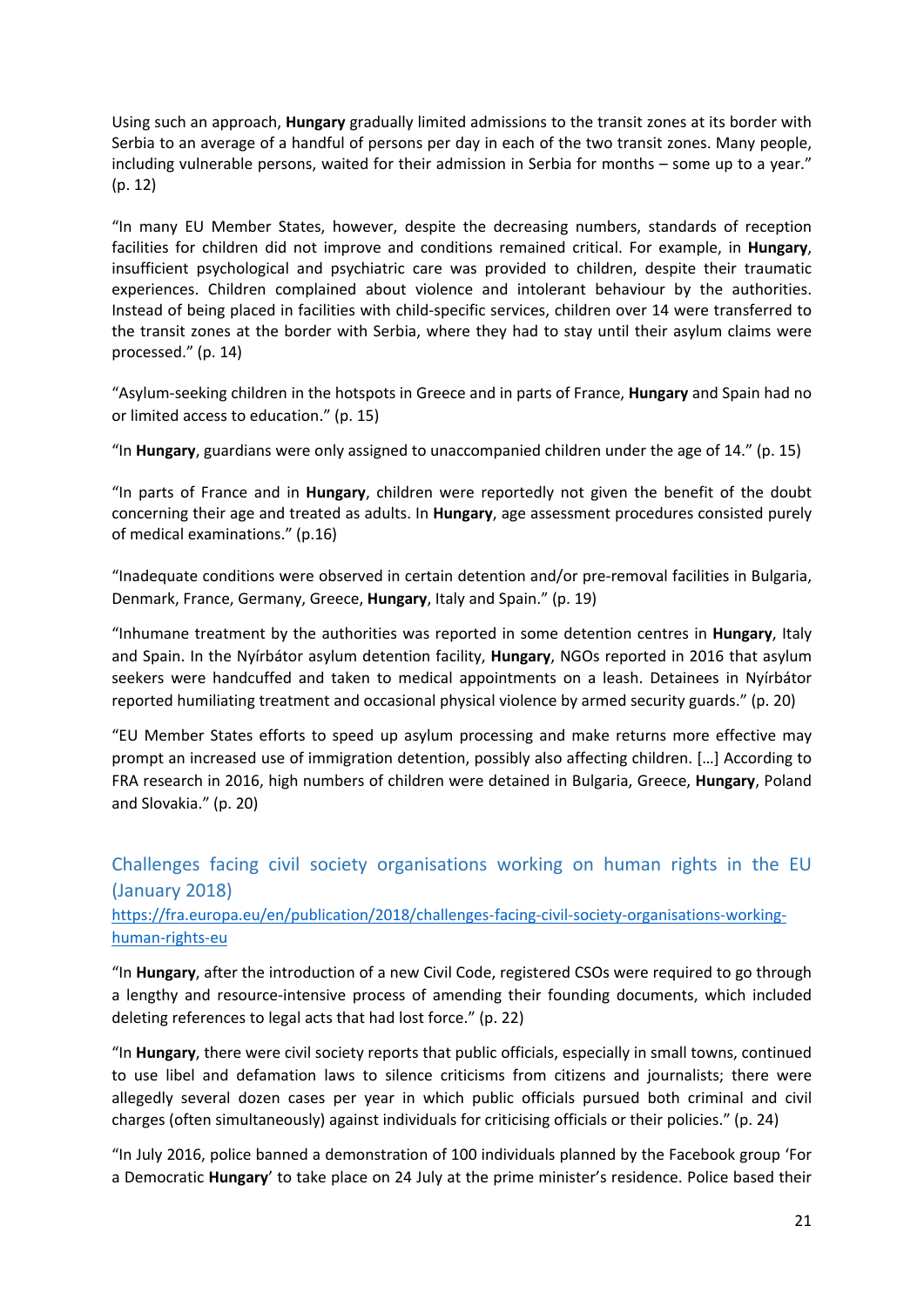decision on the protection of privacy rights of the residents of the area. An appeal of the police ban submitted to the Budapest Metropolitan Administrative and Labour Court failed." (p. 25)

"The UN Special Rapporteur on Human Rights Defenders has noted reports that in **Hungary**, demonstrations by human rights activists promoting the rights of the Roma and of lesbian, gay, bisexual, transgender and intersex communities are held in <sup>a</sup> climate of fear and are strictly controlled for safety reasons. The Special Rapporteur also noted reports of indirect intimidation of teachers and trade unionists from Miskolc, who organised <sup>a</sup> national protest in Budapest on 13 February 2016." (p. 25)

"In **Hungary**, proposed assemblies have been prevented by the courts based on the opinion of the counter-terrorism centre, without specific substantiation of the reasons for the decisions in question." (p. 26)

"CSOs in some countries – such as Croatia**, Hungary** and Poland – have reported that, while funding increased in the period 2011–2016, its distribution lacked transparency. In **Hungary**, between 2011 and 2016 (and even before then), organisations involved in litigation and advocacy in the fields of domestic violence, women'<sup>s</sup> rights and gender equality did not receive any direct government funding other than the 1 % contributions from personal income tax." (p. 30)

"In <sup>a</sup> few EU Member States, CSOs benefit from lottery revenues (Croatia, the Czech Republic, Finland and **Hungary**)." (p. 30)

"Individual and corporate donors have taken <sup>a</sup> more active role in countries where the tax percentage rule allows for donations to CSOs (the Czech Republic, Estonia, Germany, **Hungary,** the Netherlands, Poland, Romania, Slovakia and Spain)." (p. 31)

"Administrative requirements relating to reporting on the spending of grants are often not proportionate to administrative resources, or on some occasions to the (relatively small) amounts of funding. […] **Hungary** required NGOs with <sup>a</sup> public interest status to switch to double-entry bookkeeping." (p. 32)

"Currently, **Hungary** is the only EU Member State that has – with the aim, among others, of combating money laundering – introduced legislation obliging CSOs to declare themselves as 'organisations in receipt of foreign funding' for donations received from abroad above <sup>a</sup> certain threshold. Private funding obstacles also apply to donors. Such obstacles have included changes in tax laws, added administrative burdens, as well as difficulties in cross-border financial flows even within the EU.

The **Hungarian** law on foreign-funded NGOs, adopted on 13 June, introduced new obligations for certain categories of NGOs receiving annual foreign funding above HUF 7.2 million (approximately € 24,000) to register and label themselves in all their publications, websites and press material as 'organisations supported from abroad'. Such NGOs are also required to report specific information on the funding they receive from abroad to the Hungarian authorities, including when <sup>a</sup> donor provides funding above HUF 500,000 in <sup>a</sup> given year, detailing data concerning the donor and each donation. These data are included in <sup>a</sup> special registry, which is then made available to the public. The concerned organisations face sanctions if they fail to comply with the new registration, reporting and transparency obligations.

"The Council of Europe Commissioner for Human Rights, the Council of Europe'<sup>s</sup> Parliamentary Assembly (PACE) and the Venice Commission all criticised (earlier versions of) the draft law for violating the freedom of association. Foundations as well as many CSOs have opposed the